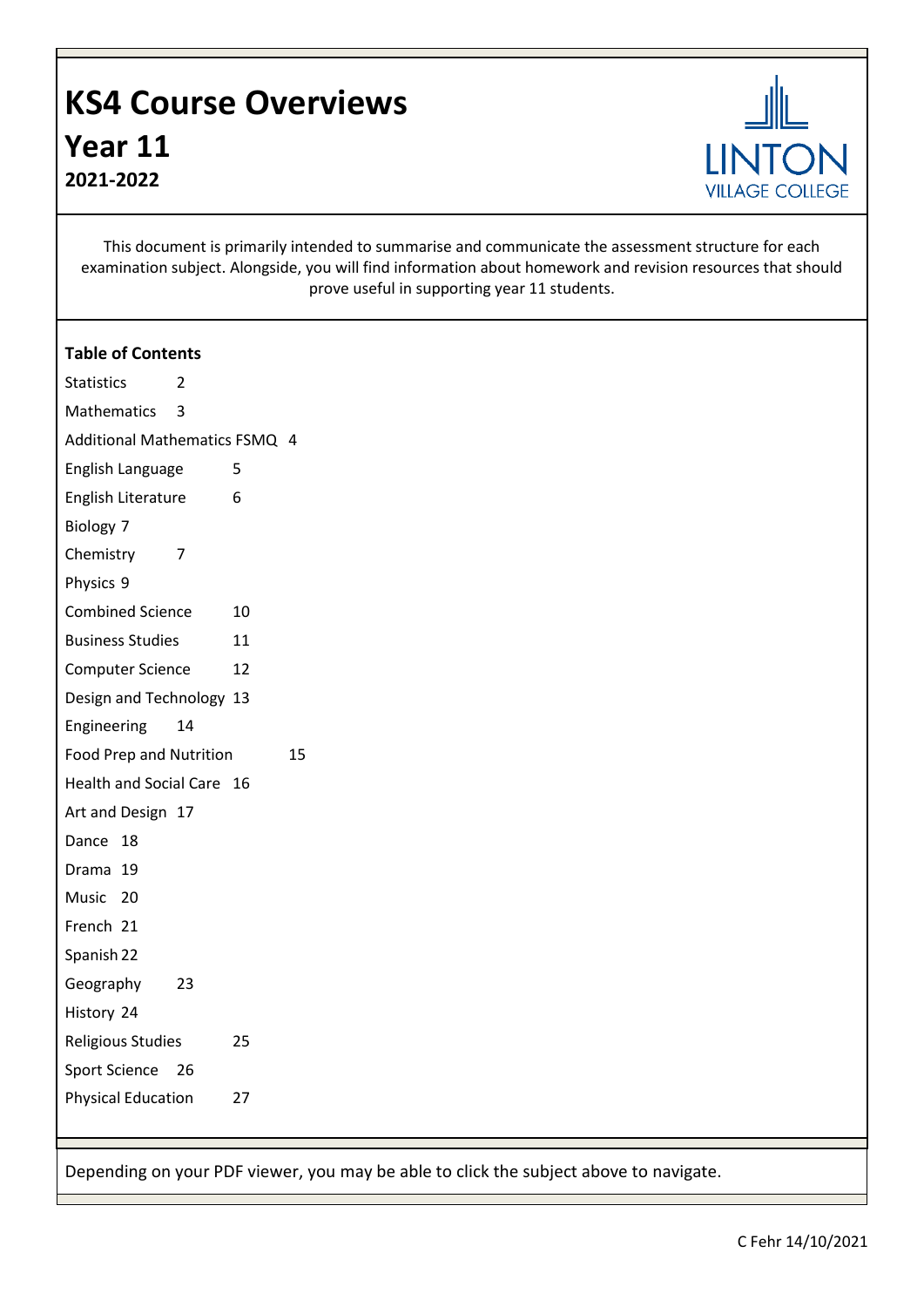| <b>Subject</b>                                                                                                      | <b>Statistics</b>                                                                               |                      |  |
|---------------------------------------------------------------------------------------------------------------------|-------------------------------------------------------------------------------------------------|----------------------|--|
| Specification                                                                                                       | <b>Edexcel GCSE Statistics 1STO</b>                                                             |                      |  |
|                                                                                                                     | <b>Non-exam Assessment (NEA)</b>                                                                |                      |  |
| Name/Description                                                                                                    |                                                                                                 |                      |  |
| <b>Time allocation</b>                                                                                              |                                                                                                 |                      |  |
| <b>Approximate Dates</b>                                                                                            |                                                                                                 | No NEA in statistics |  |
| Weighting                                                                                                           |                                                                                                 |                      |  |
|                                                                                                                     | <b>Examinations</b>                                                                             |                      |  |
|                                                                                                                     | Exam 1                                                                                          | Exam 2               |  |
| <b>Name</b>                                                                                                         | Paper 1                                                                                         | Paper 2              |  |
| Date (provisional)                                                                                                  | 14 <sup>th</sup> June 2022 (PM) (1.5hrs)<br>24 <sup>th</sup> June 2022 (AM) (1.5hrs)            |                      |  |
| Weighting                                                                                                           | 50%<br>50%                                                                                      |                      |  |
| <b>Other Information:</b>                                                                                           |                                                                                                 |                      |  |
| <b>Structure for home learning:</b>                                                                                 |                                                                                                 |                      |  |
|                                                                                                                     | Home learning tasks set week 2 on Thursdays due the following week. Details always set on SMHW. |                      |  |
| <b>Useful websites and resources:</b>                                                                               |                                                                                                 |                      |  |
| www.mymaths.co.uk (GCSE statistics section)                                                                         |                                                                                                 |                      |  |
| Revision Guides and Workbooks - All students advised to purchase a revision guide. These are available<br>on sQuid. |                                                                                                 |                      |  |
|                                                                                                                     |                                                                                                 |                      |  |
| <b>Head of Subject Contact</b>                                                                                      | Mrs Angela Wylie                                                                                | angela.wylie@lvc.org |  |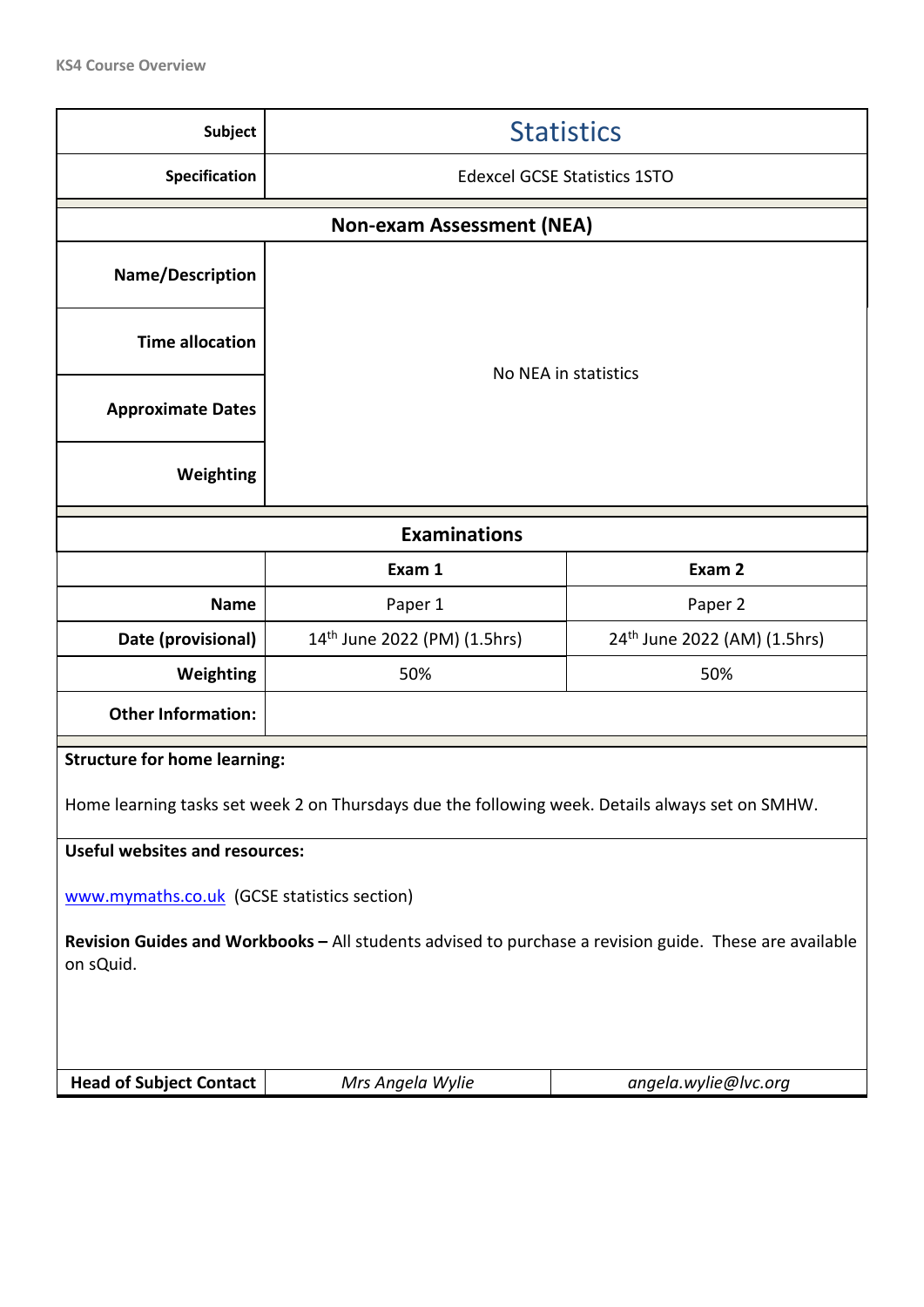| <b>Subject</b>                                                                                                                                                                                                                                                                                                                                                                        | <b>Mathematics</b>                                                                                                                         |                 |                                      |                      |
|---------------------------------------------------------------------------------------------------------------------------------------------------------------------------------------------------------------------------------------------------------------------------------------------------------------------------------------------------------------------------------------|--------------------------------------------------------------------------------------------------------------------------------------------|-----------------|--------------------------------------|----------------------|
| Specification                                                                                                                                                                                                                                                                                                                                                                         |                                                                                                                                            |                 | <b>Edexcel GCSE Mathematics 1MA1</b> |                      |
|                                                                                                                                                                                                                                                                                                                                                                                       | <b>Non-exam Assessment (NEA)</b>                                                                                                           |                 |                                      |                      |
| <b>Name/Description</b>                                                                                                                                                                                                                                                                                                                                                               |                                                                                                                                            |                 |                                      |                      |
| <b>Time allocation</b>                                                                                                                                                                                                                                                                                                                                                                |                                                                                                                                            | No NEA in Maths |                                      |                      |
| <b>Approximate Dates</b>                                                                                                                                                                                                                                                                                                                                                              |                                                                                                                                            |                 |                                      |                      |
| Weighting                                                                                                                                                                                                                                                                                                                                                                             |                                                                                                                                            |                 |                                      |                      |
|                                                                                                                                                                                                                                                                                                                                                                                       | <b>Examinations</b>                                                                                                                        |                 |                                      |                      |
|                                                                                                                                                                                                                                                                                                                                                                                       | Exam 1<br>Exam 2<br>Exam 3                                                                                                                 |                 |                                      |                      |
| <b>Name</b>                                                                                                                                                                                                                                                                                                                                                                           | Paper 1 - Non-Calculator                                                                                                                   |                 | Paper 2 - Calculator                 | Paper 3 - Calculator |
| Date (provisional)                                                                                                                                                                                                                                                                                                                                                                    | 7 <sup>th</sup> June 2022 (AM)<br>13 <sup>th</sup> June 2022 (AM)<br>20 <sup>th</sup> May 2022 (AM)<br>(1.5 hrs)<br>(1.5 hrs)<br>(1.5 hrs) |                 |                                      |                      |
| Weighting                                                                                                                                                                                                                                                                                                                                                                             | 33.3%<br>33.3%<br>33.3%                                                                                                                    |                 |                                      |                      |
| <b>Other Information:</b>                                                                                                                                                                                                                                                                                                                                                             |                                                                                                                                            |                 |                                      |                      |
| <b>Structure for home learning:</b><br>Weekly homework, always set on Show My Homework:<br>Every week: Questions to be completed on MathsWatch, alongside instructional videos.<br>Exam Paper homework will be set in preparation for mock exams.<br><b>Useful websites and resources:</b><br>Maths Exercise Book - Students have a single A4 book for notes, classwork and homework. |                                                                                                                                            |                 |                                      |                      |
| <b>Corbettmaths.com</b> – A wide range of revision resources. Exam style tasks on every topic, with solutions,<br>alongside instructional videos.                                                                                                                                                                                                                                     |                                                                                                                                            |                 |                                      |                      |
|                                                                                                                                                                                                                                                                                                                                                                                       | MathsWatch.co.uk - Instructional videos and questions for every GCSE topic. Marked online.                                                 |                 |                                      |                      |
| Revision Guides and Workbooks - All students advised to purchase a revision guide. Most will have<br>already done so. These are available on sQuid.                                                                                                                                                                                                                                   |                                                                                                                                            |                 |                                      |                      |
|                                                                                                                                                                                                                                                                                                                                                                                       | Other digital resources will be made available to students via Teams throughout the year.                                                  |                 |                                      |                      |
| <b>Head of Subject Contact</b>                                                                                                                                                                                                                                                                                                                                                        | Mr. Cameron Fehr<br>cameron.fehr@lvc.org                                                                                                   |                 |                                      |                      |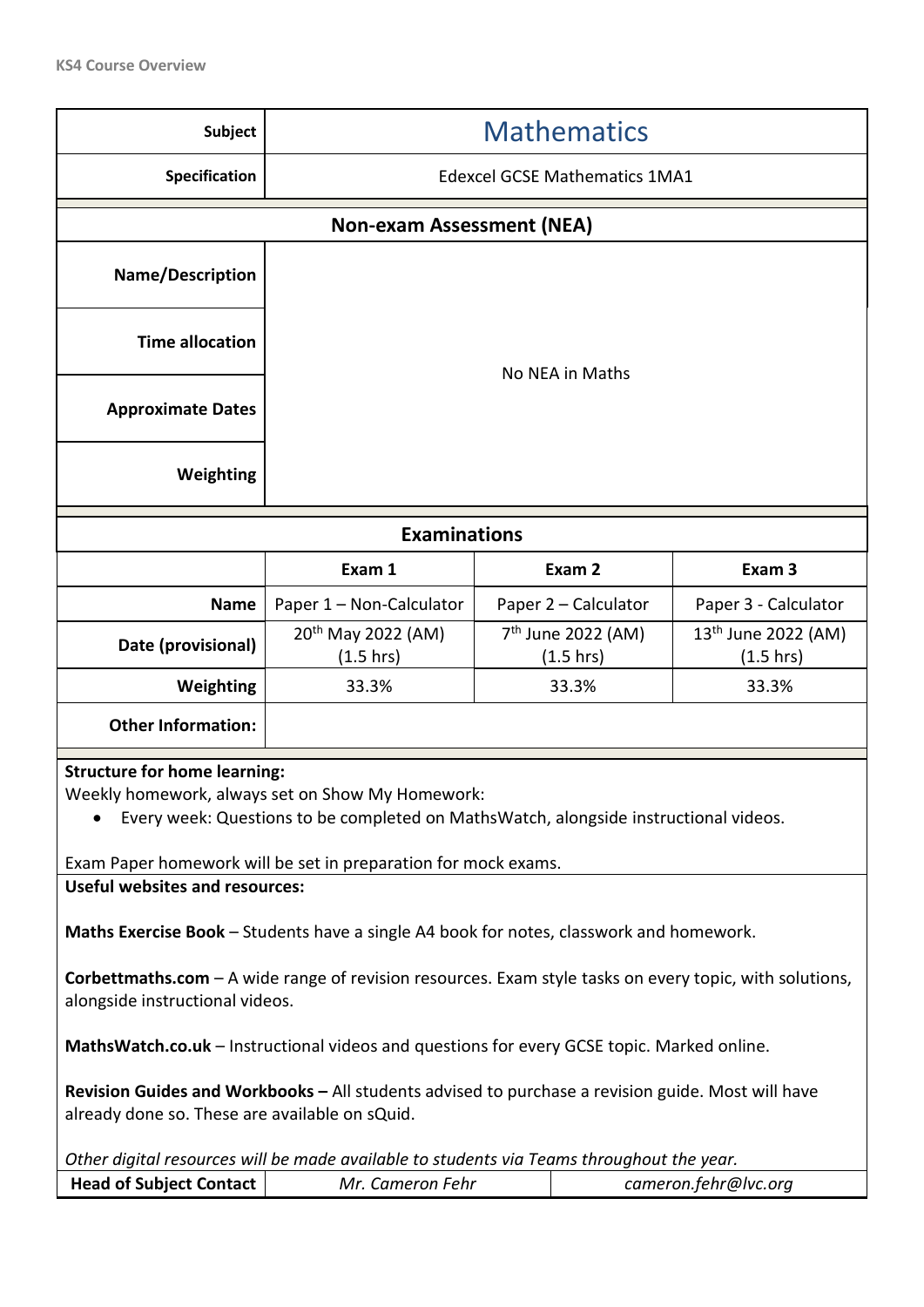| <b>Subject</b>                                                                                                                                                                                                                                                                                                                  | <b>Additional Mathematics FSMQ</b>                                                  |                      |  |  |
|---------------------------------------------------------------------------------------------------------------------------------------------------------------------------------------------------------------------------------------------------------------------------------------------------------------------------------|-------------------------------------------------------------------------------------|----------------------|--|--|
| Specification                                                                                                                                                                                                                                                                                                                   | OCR Additional Mathematics FSMQ 6993 (Level 3 certificate)                          |                      |  |  |
|                                                                                                                                                                                                                                                                                                                                 | <b>Non-exam Assessment (NEA)</b>                                                    |                      |  |  |
| Name/Description                                                                                                                                                                                                                                                                                                                |                                                                                     |                      |  |  |
| <b>Time allocation</b>                                                                                                                                                                                                                                                                                                          |                                                                                     |                      |  |  |
| <b>Approximate Dates</b>                                                                                                                                                                                                                                                                                                        | No NEA in FSMQ                                                                      |                      |  |  |
| Weighting                                                                                                                                                                                                                                                                                                                       |                                                                                     |                      |  |  |
| <b>Examinations</b>                                                                                                                                                                                                                                                                                                             |                                                                                     |                      |  |  |
| <b>Name</b>                                                                                                                                                                                                                                                                                                                     | Exam                                                                                |                      |  |  |
| Date (provisional)                                                                                                                                                                                                                                                                                                              | 17 <sup>th</sup> June 2022 (AM) (2 hrs)                                             |                      |  |  |
| Weighting                                                                                                                                                                                                                                                                                                                       | 100%                                                                                |                      |  |  |
| <b>Other Information:</b>                                                                                                                                                                                                                                                                                                       | Calculator allowed                                                                  |                      |  |  |
| <b>Structure for home learning:</b><br>As this an additional extension subject for those studying the GCSE statistics option there is no set<br>requirement for home learning. However, the students are advised to spend an hour every two weeks<br>supplementing the work that they do in lessons with private study at home. |                                                                                     |                      |  |  |
| <b>Useful websites and resources:</b>                                                                                                                                                                                                                                                                                           |                                                                                     |                      |  |  |
| www.mymaths.co.uk                                                                                                                                                                                                                                                                                                               |                                                                                     |                      |  |  |
| <b>Course Textbook:</b> Students who wish to make good progress and sit the exam should consider buying<br>the course textbook which they can use to supplement the learning that they do in school.                                                                                                                            |                                                                                     |                      |  |  |
| ISBN: 9781510449640                                                                                                                                                                                                                                                                                                             | OCR Level 3 Free Standing Mathematics Qualification: Additional Maths (2nd edition) |                      |  |  |
| <b>Head of Subject Contact</b>                                                                                                                                                                                                                                                                                                  | Mrs Angela Wylie                                                                    | angela.wylie@lvc.org |  |  |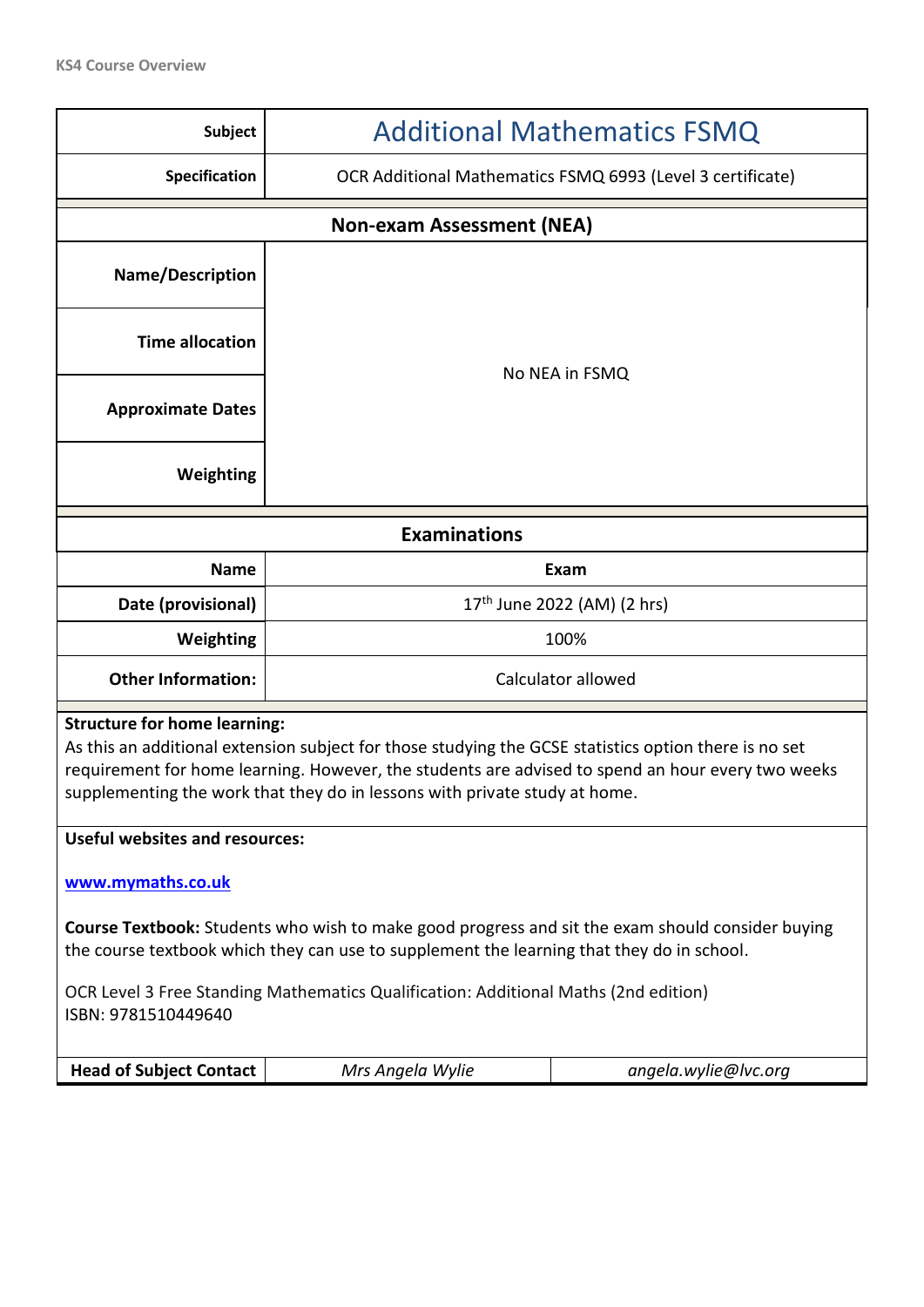| <b>Subject</b>                                                                                                                                                                                                                                                                                                                                                                                                                                              | <b>English Language</b>                                                              |                                                                                                          |  |
|-------------------------------------------------------------------------------------------------------------------------------------------------------------------------------------------------------------------------------------------------------------------------------------------------------------------------------------------------------------------------------------------------------------------------------------------------------------|--------------------------------------------------------------------------------------|----------------------------------------------------------------------------------------------------------|--|
| <b>Specification</b>                                                                                                                                                                                                                                                                                                                                                                                                                                        | WJEC Eduqas GCSE in English Language                                                 |                                                                                                          |  |
|                                                                                                                                                                                                                                                                                                                                                                                                                                                             | <b>Non-exam Assessment (NEA)</b>                                                     |                                                                                                          |  |
| Name/Description<br><b>Time allocation</b><br><b>Approximate Dates</b><br><b>Weighting</b>                                                                                                                                                                                                                                                                                                                                                                  | No NEA for English Language                                                          |                                                                                                          |  |
|                                                                                                                                                                                                                                                                                                                                                                                                                                                             | <b>Examinations</b>                                                                  |                                                                                                          |  |
|                                                                                                                                                                                                                                                                                                                                                                                                                                                             | Exam 1                                                                               | Exam 2                                                                                                   |  |
| <b>Name</b>                                                                                                                                                                                                                                                                                                                                                                                                                                                 | Component 1: 20th Century<br>Literature Prose Reading and<br>Creative Prose Writing. | Component 2: 19th and 21st Century<br>Non-Fiction Reading and<br><b>Transactional/Persuasive Writing</b> |  |
| Date (provisional)                                                                                                                                                                                                                                                                                                                                                                                                                                          | $18th$ May (AM) (1hr 45min)                                                          | $10^{th}$ June (AM) (1hr 45min)                                                                          |  |
| Weighting                                                                                                                                                                                                                                                                                                                                                                                                                                                   | 40%                                                                                  | 60%                                                                                                      |  |
| English Language is taught by the same English teacher delivering English<br>Literature. The assessment objectives are inter-changeable, and the skills are<br><b>Other Information:</b><br>also transferable. Although we will explicit focus a unit on Language<br>teaching, there is continuous references to and around the subject.                                                                                                                    |                                                                                      |                                                                                                          |  |
| <b>Structure for home learning:</b><br>Teachers will set either reading or writing home learning that will be an extension of learning in lesson<br>or interleaving previous learning from a prior topic/course i.e. Shakespeare<br>Autumn Term Language paper 2 focus<br>Spring Term language paper 1 focus<br>Newsletter goes home to parents each half term with a course overview, main assessments, stretch-<br>and-challenge and support suggestions. |                                                                                      |                                                                                                          |  |
| <b>Useful websites and resources:</b><br>TEAMS LVC student page has all revision materials on as per countdown planner given to all students in<br>class.                                                                                                                                                                                                                                                                                                   |                                                                                      |                                                                                                          |  |
| English class book will have notes to aid revision                                                                                                                                                                                                                                                                                                                                                                                                          |                                                                                      |                                                                                                          |  |
| Revision guides available on shared drive and on teams for free student resources/English/ GCSE exam<br>and prep                                                                                                                                                                                                                                                                                                                                            |                                                                                      |                                                                                                          |  |
| GCSE pod: https://members.gcsepod.com/content?subject_id=6061&exam_board_id=1023                                                                                                                                                                                                                                                                                                                                                                            |                                                                                      |                                                                                                          |  |
| Seneca https://app.senecalearning.com/login                                                                                                                                                                                                                                                                                                                                                                                                                 |                                                                                      |                                                                                                          |  |
| BBC bitesize https://www.bbc.co.uk/bitesize/examspecs/zpxh82p                                                                                                                                                                                                                                                                                                                                                                                               |                                                                                      |                                                                                                          |  |
| <b>Head of Subject Contact</b>                                                                                                                                                                                                                                                                                                                                                                                                                              | Mrs Ellen Merry                                                                      | ellen.merry@lvc.org                                                                                      |  |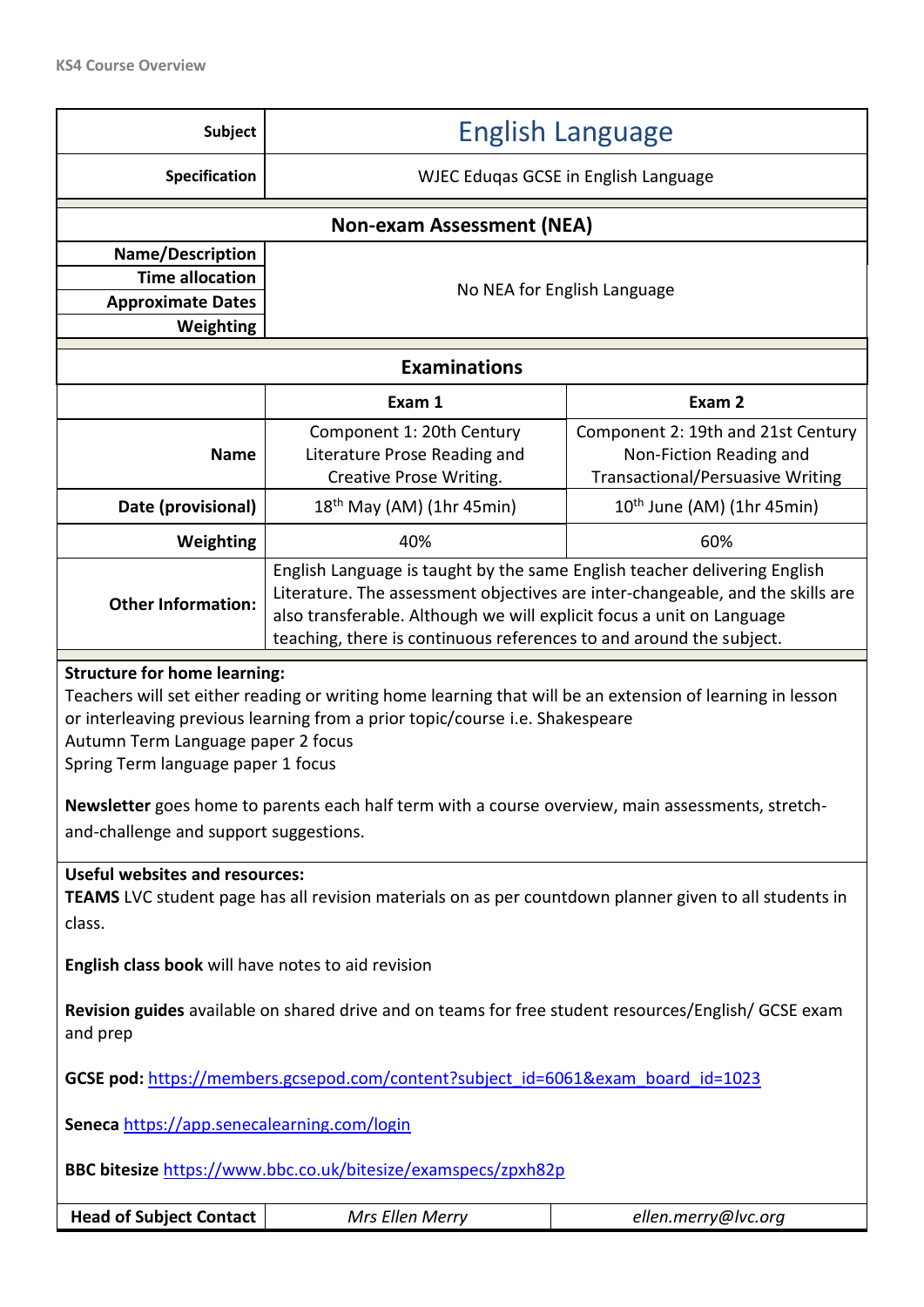| <b>Subject</b>                                                                                                                                                                                                                                                  | <b>English Literature</b>                                                                                                                                                                                                                                                                                                |                                                                                                                |  |  |
|-----------------------------------------------------------------------------------------------------------------------------------------------------------------------------------------------------------------------------------------------------------------|--------------------------------------------------------------------------------------------------------------------------------------------------------------------------------------------------------------------------------------------------------------------------------------------------------------------------|----------------------------------------------------------------------------------------------------------------|--|--|
| Specification                                                                                                                                                                                                                                                   | WJEC Eduqas GCSE in English Literature                                                                                                                                                                                                                                                                                   |                                                                                                                |  |  |
|                                                                                                                                                                                                                                                                 | <b>Non-exam Assessment (NEA)</b>                                                                                                                                                                                                                                                                                         |                                                                                                                |  |  |
| Name/Description<br><b>Time allocation</b><br><b>Approximate Dates</b><br>Weighting                                                                                                                                                                             | No NEA for English Literature                                                                                                                                                                                                                                                                                            |                                                                                                                |  |  |
|                                                                                                                                                                                                                                                                 | <b>Examinations</b>                                                                                                                                                                                                                                                                                                      |                                                                                                                |  |  |
|                                                                                                                                                                                                                                                                 | Exam 1                                                                                                                                                                                                                                                                                                                   | Exam 2                                                                                                         |  |  |
| <b>Name</b>                                                                                                                                                                                                                                                     | Component 1: Shakespeare and Post-<br>1914 Prose<br>This paper is compulsory in its                                                                                                                                                                                                                                      | Component 2: Poetry Anthology,<br>19th Century Prose, and Unseen<br>Poetry.<br>Candidates choose to answer two |  |  |
|                                                                                                                                                                                                                                                                 | entirety.                                                                                                                                                                                                                                                                                                                | out of the three sections on this<br>paper.*                                                                   |  |  |
| Date (provisional)                                                                                                                                                                                                                                              | 25 <sup>th</sup> May 2022 (AM) (2 hrs)<br>8 <sup>th</sup> June 2022 (AM) (2 hrs)                                                                                                                                                                                                                                         |                                                                                                                |  |  |
| Weighting                                                                                                                                                                                                                                                       | 50%                                                                                                                                                                                                                                                                                                                      | 50%                                                                                                            |  |  |
| <b>Other Information:</b>                                                                                                                                                                                                                                       | *We are teaching the entire qualification but approaching the Poetry<br>Anthology as unseen poetry. We are suggesting that students 'drop' the<br>Unseen poetry section. As a centre, we are preparing students to cover the<br>entire course, until a firm decision has been made from exam boards about<br>next steps. |                                                                                                                |  |  |
| <b>Structure for home learning:</b><br>Students will be given weekly home learning to support the learning class. This may be reading or re-<br>reading a text, learning quotations, answering comprehension questions or researching the context of a<br>text. |                                                                                                                                                                                                                                                                                                                          |                                                                                                                |  |  |
| <b>Useful websites and resources:</b><br>TEAMS LVC student page has all revision materials on as per countdown planner given to all students in<br>class.                                                                                                       |                                                                                                                                                                                                                                                                                                                          |                                                                                                                |  |  |
|                                                                                                                                                                                                                                                                 | English class book will have notes to aid revision                                                                                                                                                                                                                                                                       |                                                                                                                |  |  |
| Revision guides available on shared drive for free student resources/English/GCSE exam and prep                                                                                                                                                                 |                                                                                                                                                                                                                                                                                                                          |                                                                                                                |  |  |
| GCSE pod https://members.gcsepod.com/content?subject_id=6062&exam_board_id=1023                                                                                                                                                                                 |                                                                                                                                                                                                                                                                                                                          |                                                                                                                |  |  |
| Seneca https://app.senecalearning.com/login                                                                                                                                                                                                                     |                                                                                                                                                                                                                                                                                                                          |                                                                                                                |  |  |
| BBC bitesize https://www.bbc.co.uk/bitesize/examspecs/zw9mycw                                                                                                                                                                                                   |                                                                                                                                                                                                                                                                                                                          |                                                                                                                |  |  |
| <b>Head of Subject Contact</b>                                                                                                                                                                                                                                  | Mrs Ellen Merry                                                                                                                                                                                                                                                                                                          | ellen.merry@lvc.org                                                                                            |  |  |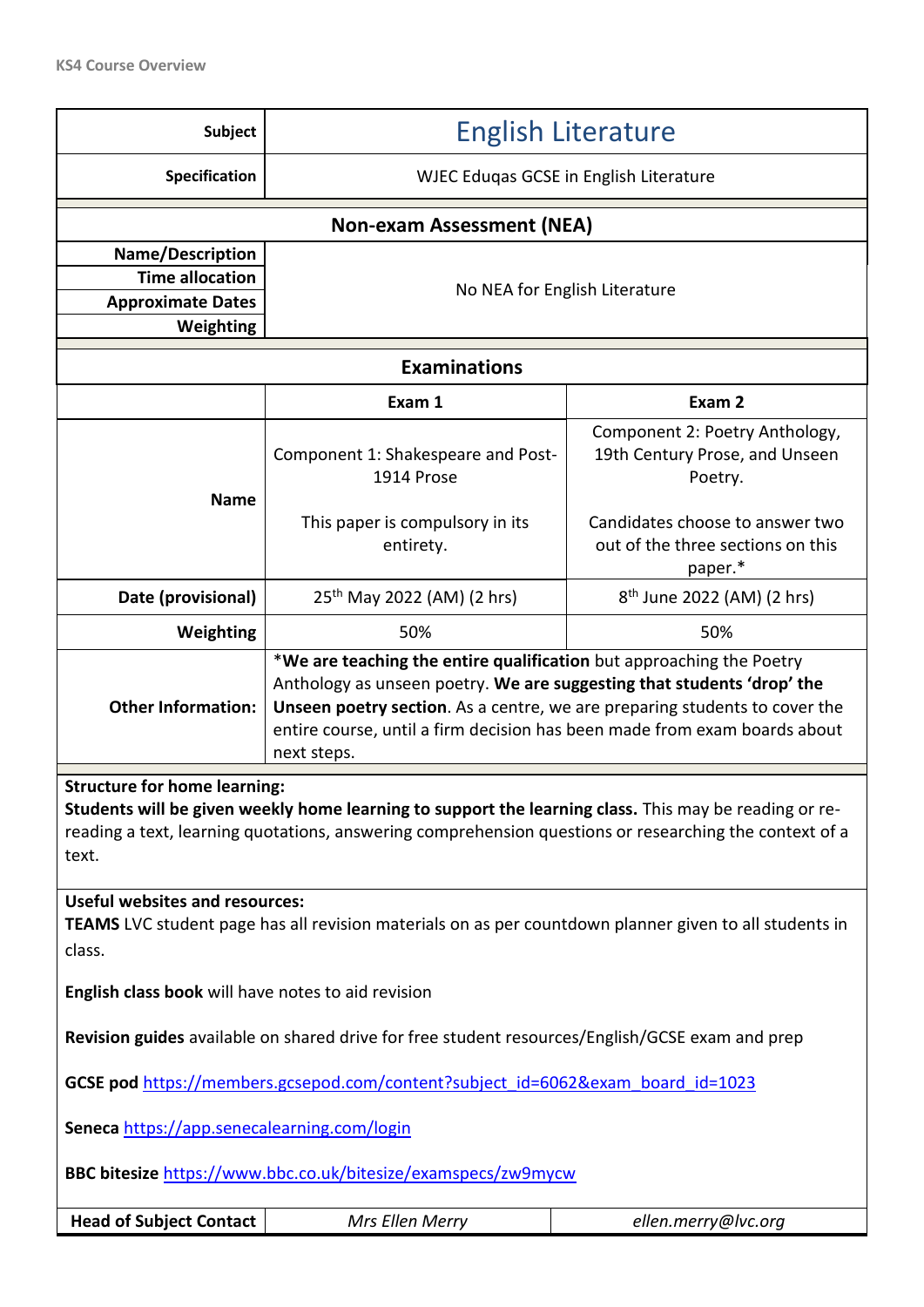| Subject                                                                                                                                                  | <b>Biology</b>                                                                                                                                                                                                        |                                             |  |  |
|----------------------------------------------------------------------------------------------------------------------------------------------------------|-----------------------------------------------------------------------------------------------------------------------------------------------------------------------------------------------------------------------|---------------------------------------------|--|--|
| Specification                                                                                                                                            | AQA Trilogy 8461                                                                                                                                                                                                      |                                             |  |  |
|                                                                                                                                                          | <b>Non-exam Assessment (NEA)</b>                                                                                                                                                                                      |                                             |  |  |
| Name/Description                                                                                                                                         | N/A for all science subjects                                                                                                                                                                                          |                                             |  |  |
| <b>Time allocation</b>                                                                                                                                   |                                                                                                                                                                                                                       |                                             |  |  |
| <b>Approximate Dates</b>                                                                                                                                 |                                                                                                                                                                                                                       |                                             |  |  |
| Weighting                                                                                                                                                |                                                                                                                                                                                                                       |                                             |  |  |
|                                                                                                                                                          | <b>Examinations</b>                                                                                                                                                                                                   |                                             |  |  |
| <b>Name</b>                                                                                                                                              | Paper 1                                                                                                                                                                                                               | Paper 2                                     |  |  |
| Date (provisional)                                                                                                                                       | 17 <sup>th</sup> May 2022 (AM) (1hr 45min)                                                                                                                                                                            | 15 <sup>th</sup> June 2022 (AM) (1hr 45min) |  |  |
| Weighting                                                                                                                                                | 50%                                                                                                                                                                                                                   | 50%                                         |  |  |
| <b>Other Information:</b>                                                                                                                                | Each paper covers roughly 50% of the content, paper one the earlier material<br>and paper 2 the later units. Skills can appear on either paper e.g. students<br>could be asked to write a hypothesis for either paper |                                             |  |  |
| <b>Structure for home learning:</b>                                                                                                                      |                                                                                                                                                                                                                       |                                             |  |  |
| Teachers set tasks appropriate for the 2 classes independently of each other. Assessments are common,<br>home learning is set on a class by class basis. |                                                                                                                                                                                                                       |                                             |  |  |
| <b>Useful websites and resources:</b>                                                                                                                    |                                                                                                                                                                                                                       |                                             |  |  |
| Kerboodle is the only one that isn't obvious. https://www.kerboodle.com/app                                                                              |                                                                                                                                                                                                                       |                                             |  |  |
| science GCSEs.                                                                                                                                           | It contains a great deal of relevant resources as well as the online versions of the textbooks for all                                                                                                                |                                             |  |  |
| BBC Bitesize, GCSE pod, Seneca and Oak Academy all provide useful online resources.                                                                      |                                                                                                                                                                                                                       |                                             |  |  |
| All students are issued with revision guides for biology, chemistry and physics.                                                                         |                                                                                                                                                                                                                       |                                             |  |  |
| <b>Head of Subject Contact</b>                                                                                                                           | peter.smyth@lvc.org<br>Mr Pete Smyth or Mr Adam Pelly<br>adam.pelly@lvc.org                                                                                                                                           |                                             |  |  |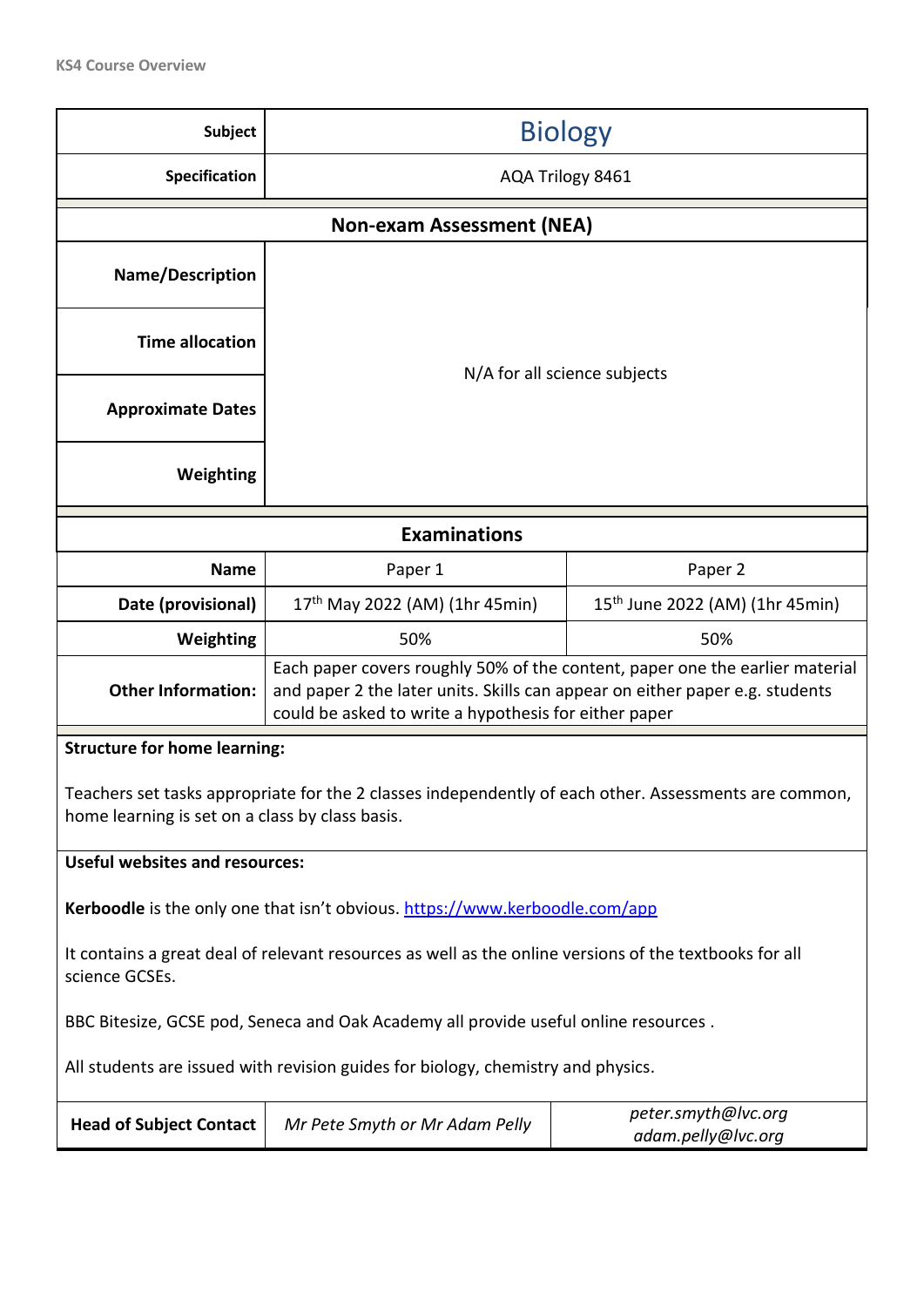| <b>Subject</b>                                                                                                                                          | Chemistry                                                                                                                                                                                                                           |     |  |  |
|---------------------------------------------------------------------------------------------------------------------------------------------------------|-------------------------------------------------------------------------------------------------------------------------------------------------------------------------------------------------------------------------------------|-----|--|--|
| Specification                                                                                                                                           | AQA Trilogy 8462                                                                                                                                                                                                                    |     |  |  |
|                                                                                                                                                         | <b>Non-exam Assessment (NEA)</b>                                                                                                                                                                                                    |     |  |  |
| Name/Description                                                                                                                                        | N/A for all science subjects                                                                                                                                                                                                        |     |  |  |
| <b>Time allocation</b>                                                                                                                                  |                                                                                                                                                                                                                                     |     |  |  |
| <b>Approximate Dates</b>                                                                                                                                |                                                                                                                                                                                                                                     |     |  |  |
| Weighting                                                                                                                                               |                                                                                                                                                                                                                                     |     |  |  |
|                                                                                                                                                         | <b>Examinations</b>                                                                                                                                                                                                                 |     |  |  |
| <b>Name</b>                                                                                                                                             | Paper 2<br>Paper 1                                                                                                                                                                                                                  |     |  |  |
| Date (provisional)                                                                                                                                      | 20 <sup>th</sup> June 2022 (AM) (1hr 45min)<br>27 <sup>th</sup> May 2022 (AM) (1hr 45min)                                                                                                                                           |     |  |  |
| Weighting                                                                                                                                               | 50%                                                                                                                                                                                                                                 | 50% |  |  |
| <b>Other Information:</b>                                                                                                                               | Each paper covers roughly 50% of the content, paper one the earlier material<br>and paper 2 the later units. Skills can appear on either paper e.g. students<br>could be asked to deal with accuracy of measurement on either paper |     |  |  |
| <b>Structure for home learning:</b>                                                                                                                     |                                                                                                                                                                                                                                     |     |  |  |
| Teachers set tasks appropriate for the 2 classes independently of each other. Assessments are common<br>home learning is set on a class by class basis. |                                                                                                                                                                                                                                     |     |  |  |
| <b>Useful websites and resources:</b>                                                                                                                   |                                                                                                                                                                                                                                     |     |  |  |
| Kerboodle is the only one that isn't obvious. https://www.kerboodle.com/app                                                                             |                                                                                                                                                                                                                                     |     |  |  |
| science GCSEs.                                                                                                                                          | It contains a great deal of relevant resources as well as the online versions of the textbooks for all                                                                                                                              |     |  |  |
| BBC Bitesize, GCSE pod, Seneca and Oak Academy all provide useful online resources.                                                                     |                                                                                                                                                                                                                                     |     |  |  |
| All students are issued with revision guides for biology, chemistry and physics.                                                                        |                                                                                                                                                                                                                                     |     |  |  |
| <b>Head of Subject Contact</b>                                                                                                                          | peter.smyth@lvc.org<br>Mr Pete Smyth or Mr Guy Barton<br>guy.barton@lvc.org                                                                                                                                                         |     |  |  |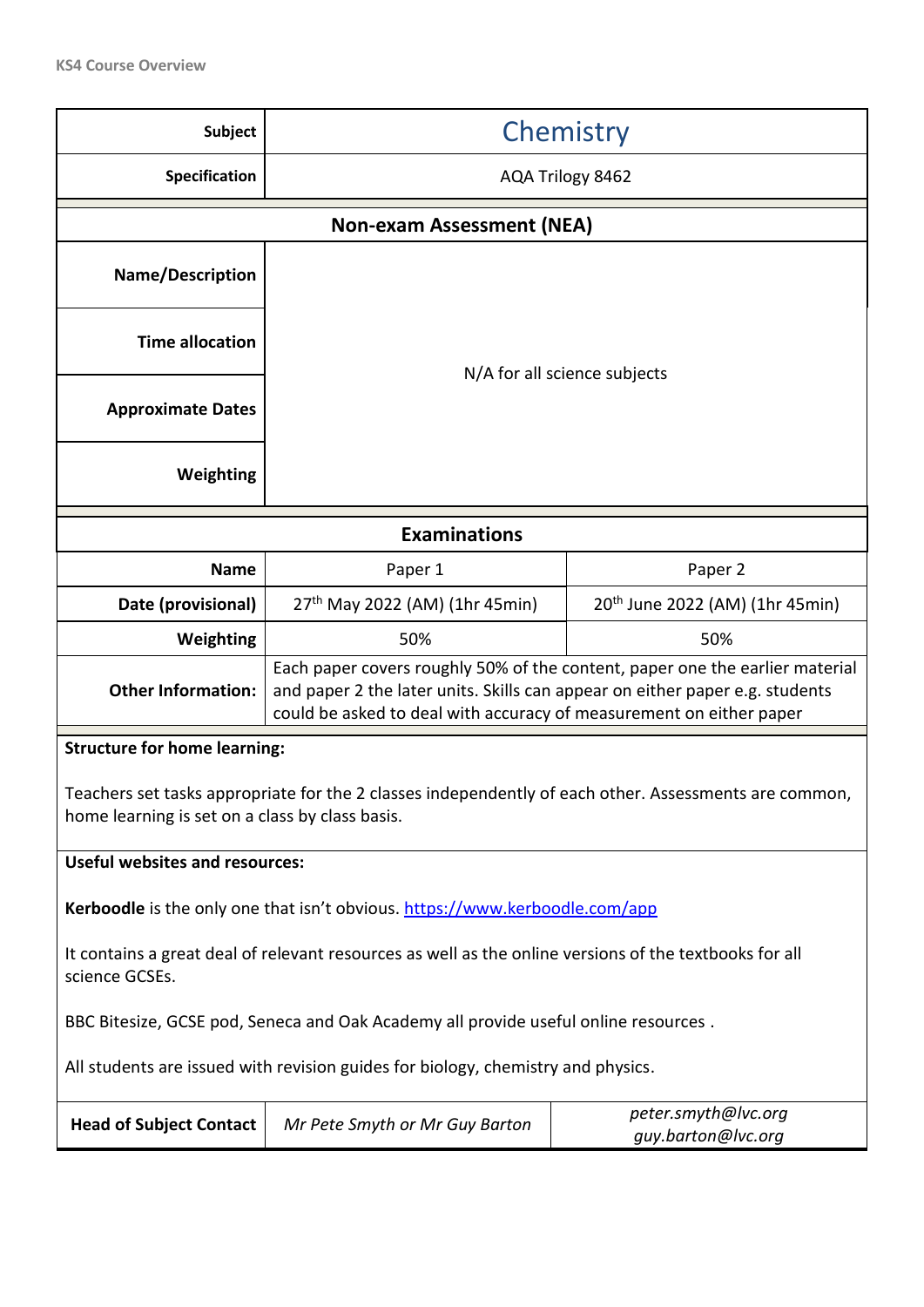| <b>Subject</b>                                                                                                                                           | <b>Physics</b>                                                                                                                                                                                                              |         |  |  |
|----------------------------------------------------------------------------------------------------------------------------------------------------------|-----------------------------------------------------------------------------------------------------------------------------------------------------------------------------------------------------------------------------|---------|--|--|
| Specification                                                                                                                                            | AQA Trilogy 8463                                                                                                                                                                                                            |         |  |  |
|                                                                                                                                                          | <b>Non-exam Assessment (NEA)</b>                                                                                                                                                                                            |         |  |  |
| <b>Name/Description</b>                                                                                                                                  |                                                                                                                                                                                                                             |         |  |  |
| <b>Time allocation</b>                                                                                                                                   | N/A for all science subjects                                                                                                                                                                                                |         |  |  |
| <b>Approximate Dates</b>                                                                                                                                 |                                                                                                                                                                                                                             |         |  |  |
| Weighting                                                                                                                                                |                                                                                                                                                                                                                             |         |  |  |
| <b>Examinations</b>                                                                                                                                      |                                                                                                                                                                                                                             |         |  |  |
| <b>Name</b>                                                                                                                                              | Paper 1                                                                                                                                                                                                                     | Paper 2 |  |  |
| Date (provisional)                                                                                                                                       | 8 <sup>th</sup> June 2022 (PM) (1hr 45min)<br>23rd June 2022 (AM) (1hr 45min)                                                                                                                                               |         |  |  |
| Weighting                                                                                                                                                | 50%<br>50%                                                                                                                                                                                                                  |         |  |  |
| <b>Other Information:</b>                                                                                                                                | Each paper covers roughly 50% of the content, paper one the earlier material<br>and paper 2 the later units. Skills can appear on either paper e.g. students<br>could be asked to draw and interpret graphs for both papers |         |  |  |
| <b>Structure for home learning:</b>                                                                                                                      |                                                                                                                                                                                                                             |         |  |  |
| Teachers set tasks appropriate for the 2 classes independently of each other. Assessments are common,<br>home learning is set on a class by class basis. |                                                                                                                                                                                                                             |         |  |  |
| <b>Useful websites and resources:</b>                                                                                                                    |                                                                                                                                                                                                                             |         |  |  |
|                                                                                                                                                          | Kerboodle is the only one that isn't obvious. https://www.kerboodle.com/app                                                                                                                                                 |         |  |  |
| It contains a great deal of relevant resources as well as the online versions of the textbooks for all<br>science GCSEs.                                 |                                                                                                                                                                                                                             |         |  |  |
|                                                                                                                                                          | BBC Bitesize, GCSE pod, Seneca and Oak Academy all provide useful online resources.                                                                                                                                         |         |  |  |
|                                                                                                                                                          | All students are issued with revision guides for biology, chemistry and physics.                                                                                                                                            |         |  |  |
| <b>Head of Subject Contact</b>                                                                                                                           | Mr Peter Smyth<br>peter.smyth@lvc.org                                                                                                                                                                                       |         |  |  |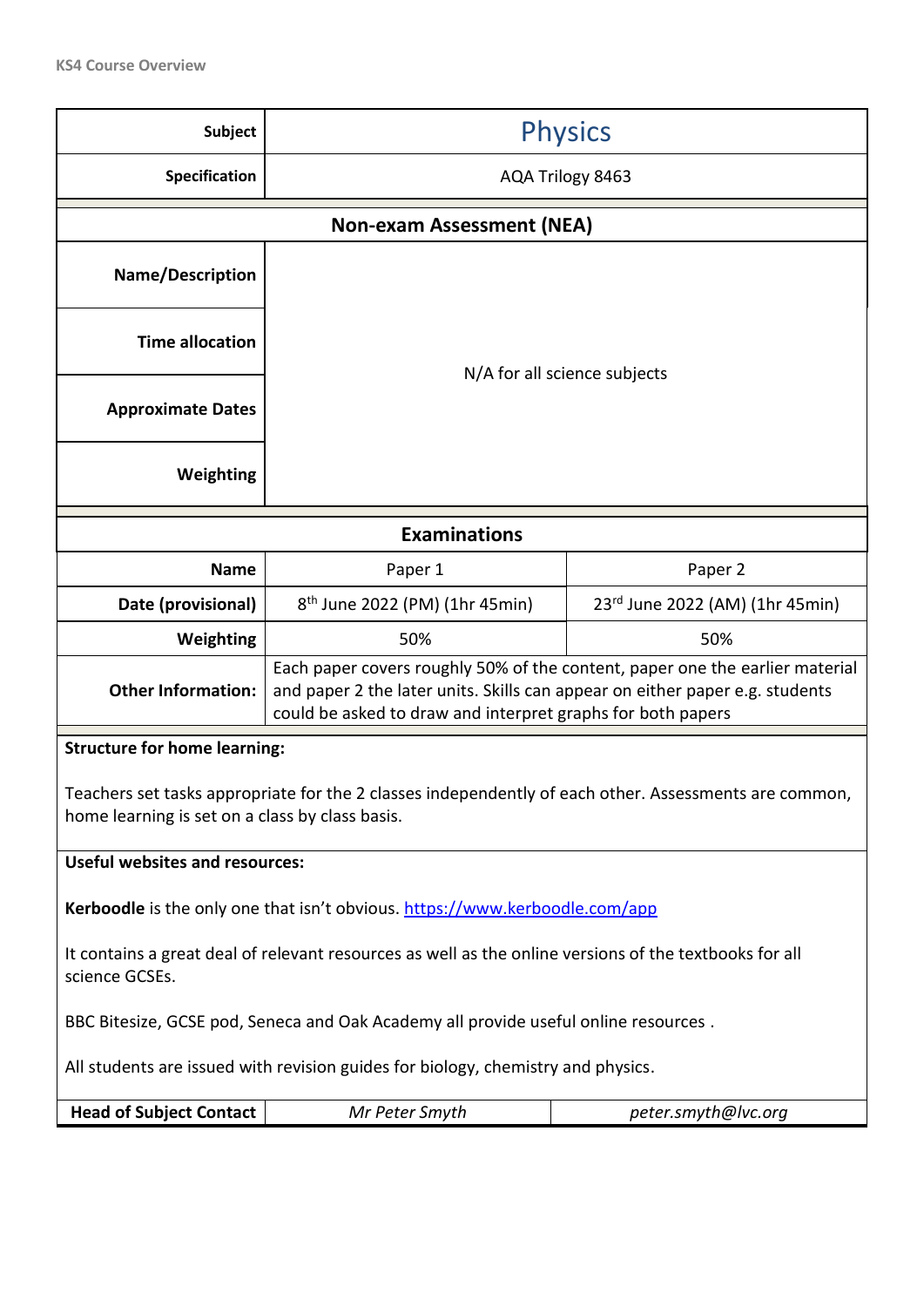| Subject                                                                                                                                                                                                                                                                                                                                                                                                                                                                       | <b>Combined Science</b>                                                                                                                                                                                                        |                                                                                                                                |                  |                  |                                                      |                        |
|-------------------------------------------------------------------------------------------------------------------------------------------------------------------------------------------------------------------------------------------------------------------------------------------------------------------------------------------------------------------------------------------------------------------------------------------------------------------------------|--------------------------------------------------------------------------------------------------------------------------------------------------------------------------------------------------------------------------------|--------------------------------------------------------------------------------------------------------------------------------|------------------|------------------|------------------------------------------------------|------------------------|
| Specification                                                                                                                                                                                                                                                                                                                                                                                                                                                                 |                                                                                                                                                                                                                                | AQA Trilogy 8464                                                                                                               |                  |                  |                                                      |                        |
|                                                                                                                                                                                                                                                                                                                                                                                                                                                                               |                                                                                                                                                                                                                                | <b>Non-exam Assessment (NEA)</b>                                                                                               |                  |                  |                                                      |                        |
| <b>Name/Description</b>                                                                                                                                                                                                                                                                                                                                                                                                                                                       |                                                                                                                                                                                                                                |                                                                                                                                |                  |                  |                                                      |                        |
| <b>Time allocation</b>                                                                                                                                                                                                                                                                                                                                                                                                                                                        | N/A for all science subjects<br>Exam only                                                                                                                                                                                      |                                                                                                                                |                  |                  |                                                      |                        |
| <b>Approximate Dates</b>                                                                                                                                                                                                                                                                                                                                                                                                                                                      |                                                                                                                                                                                                                                |                                                                                                                                |                  |                  | Six papers for combined science, three for each GCSE |                        |
| Weighting                                                                                                                                                                                                                                                                                                                                                                                                                                                                     |                                                                                                                                                                                                                                |                                                                                                                                |                  |                  |                                                      |                        |
|                                                                                                                                                                                                                                                                                                                                                                                                                                                                               |                                                                                                                                                                                                                                | <b>Examinations</b>                                                                                                            |                  |                  |                                                      |                        |
|                                                                                                                                                                                                                                                                                                                                                                                                                                                                               |                                                                                                                                                                                                                                | <b>First GCSE</b>                                                                                                              |                  |                  | <b>Second GCSE</b>                                   |                        |
| <b>Name</b>                                                                                                                                                                                                                                                                                                                                                                                                                                                                   | <b>Biology 1</b>                                                                                                                                                                                                               | <b>Chemistry 1</b>                                                                                                             | <b>Physics 1</b> | <b>Biology 2</b> | <b>Chemistry 2</b>                                   | <b>Physics 2</b>       |
| Date (provisional)                                                                                                                                                                                                                                                                                                                                                                                                                                                            | $17th$ May<br>1hr 15min                                                                                                                                                                                                        | 20 <sup>th</sup> June<br>8 <sup>th</sup> June<br>$15th$ June<br>$27th$ May<br>1hr 15min<br>1hr 15min<br>1hr 15min<br>1hr 15min |                  |                  |                                                      | 23rd June<br>1hr 15min |
| Weighting                                                                                                                                                                                                                                                                                                                                                                                                                                                                     | 33.3%                                                                                                                                                                                                                          | 33.3%                                                                                                                          | 33.3%            | 33.3%            | 33.3%                                                | 33.3%                  |
| <b>Other Information:</b>                                                                                                                                                                                                                                                                                                                                                                                                                                                     | Each paper covers a different section of the course content e.g. physics<br>paper 1 covers units 1-7. Skills can appear on any paper e.g. students could<br>be asked to draw and interpret graphs for several different papers |                                                                                                                                |                  |                  |                                                      |                        |
| <b>Structure for home learning:</b><br>Each class has separate teachers for biology, chemistry and physics so all content is delivered by subject<br>specialists. Assessments are common, home learning is set on a class by class basis and subject by<br>subject.<br><b>Useful websites and resources:</b><br>Kerboodle https://www.kerboodle.com/app contains a great deal of relevant resources as well as the<br>online versions of the textbooks for all science GCSEs. |                                                                                                                                                                                                                                |                                                                                                                                |                  |                  |                                                      |                        |
| BBC Bitesize, GCSE pod, Seneca and Oak Academy all provide useful online resources.<br>All students are issued with revision guides for biology, chemistry and physics                                                                                                                                                                                                                                                                                                        |                                                                                                                                                                                                                                |                                                                                                                                |                  |                  |                                                      |                        |
| <b>Head of Subject Contact</b>                                                                                                                                                                                                                                                                                                                                                                                                                                                | Mr Peter Smyth<br>peter.smyth@lvc.org                                                                                                                                                                                          |                                                                                                                                |                  |                  |                                                      |                        |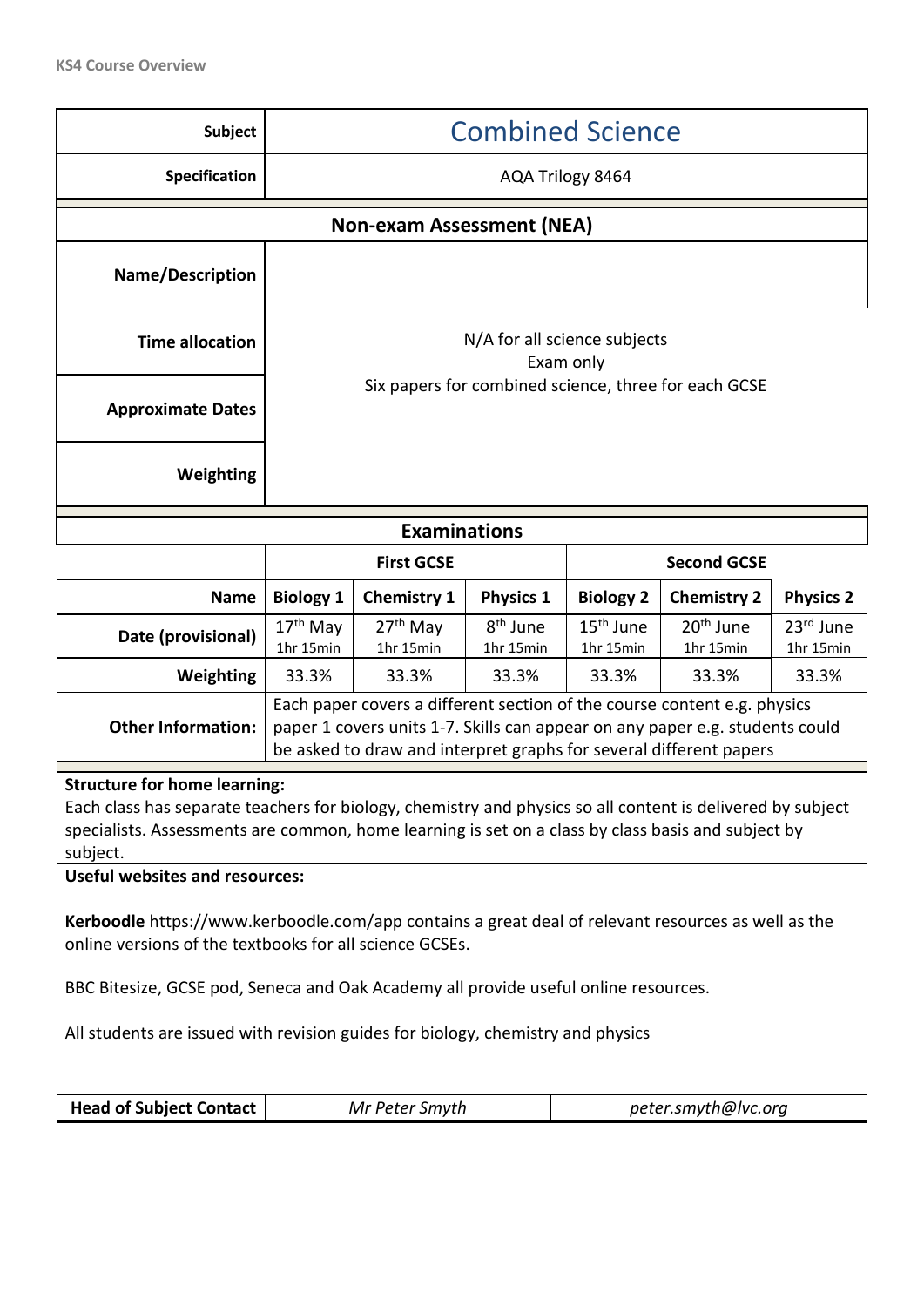| <b>Subject</b>                                                                                                                               | <b>Business</b>                                                                      |                                              |  |  |
|----------------------------------------------------------------------------------------------------------------------------------------------|--------------------------------------------------------------------------------------|----------------------------------------------|--|--|
| <b>Specification</b>                                                                                                                         | OCR Cambridge National Certificate in Enterprise and Marketing Level 1/2             |                                              |  |  |
|                                                                                                                                              | <b>Non-exam Assessment (NEA)</b>                                                     |                                              |  |  |
| <b>Name/Description</b>                                                                                                                      | R065/Design a Business Proposal                                                      | R066/Market and Pitch a business<br>proposal |  |  |
| <b>Time allocation</b>                                                                                                                       | 30 Guided Learning Hours                                                             | 30 Guided Learning Hours                     |  |  |
| <b>Approximate Dates</b>                                                                                                                     | December 2021                                                                        | 1 May 2022 (STC)                             |  |  |
| Weighting                                                                                                                                    | 25%                                                                                  | 25%                                          |  |  |
| <b>Examinations</b>                                                                                                                          |                                                                                      |                                              |  |  |
|                                                                                                                                              | Exam 1                                                                               |                                              |  |  |
| <b>Name</b>                                                                                                                                  | R064/Enterprise and Marketing Concepts                                               |                                              |  |  |
| Date (provisional)                                                                                                                           | 13 <sup>th</sup> January 2022                                                        |                                              |  |  |
| Weighting                                                                                                                                    | 50%                                                                                  |                                              |  |  |
| <b>Other Information:</b>                                                                                                                    | TAG issued for Summer 2021 exam, resit opportunity Jan 2022                          |                                              |  |  |
| <b>Structure for home learning:</b>                                                                                                          |                                                                                      |                                              |  |  |
|                                                                                                                                              | Weekly revision tasks set on SMHW for examined unit through to mocks and actual exam |                                              |  |  |
| <b>Useful websites and resources:</b>                                                                                                        |                                                                                      |                                              |  |  |
| Resources such as SENECA learning and GCSE Pod have some specific topic areas, although they don't<br>have a section for this qualification. |                                                                                      |                                              |  |  |
| Revision notes available https://www.businessed.co.uk/index.php/home/theory/camnat-public/camnat-<br>theory-notes-public                     |                                                                                      |                                              |  |  |
|                                                                                                                                              | Hand out resources will be posted on SMHW and in paper copies in class.              |                                              |  |  |
| <b>Head of Subject Contact</b>                                                                                                               | Mr Ian Simmons<br>ian.simmons@lvc.org                                                |                                              |  |  |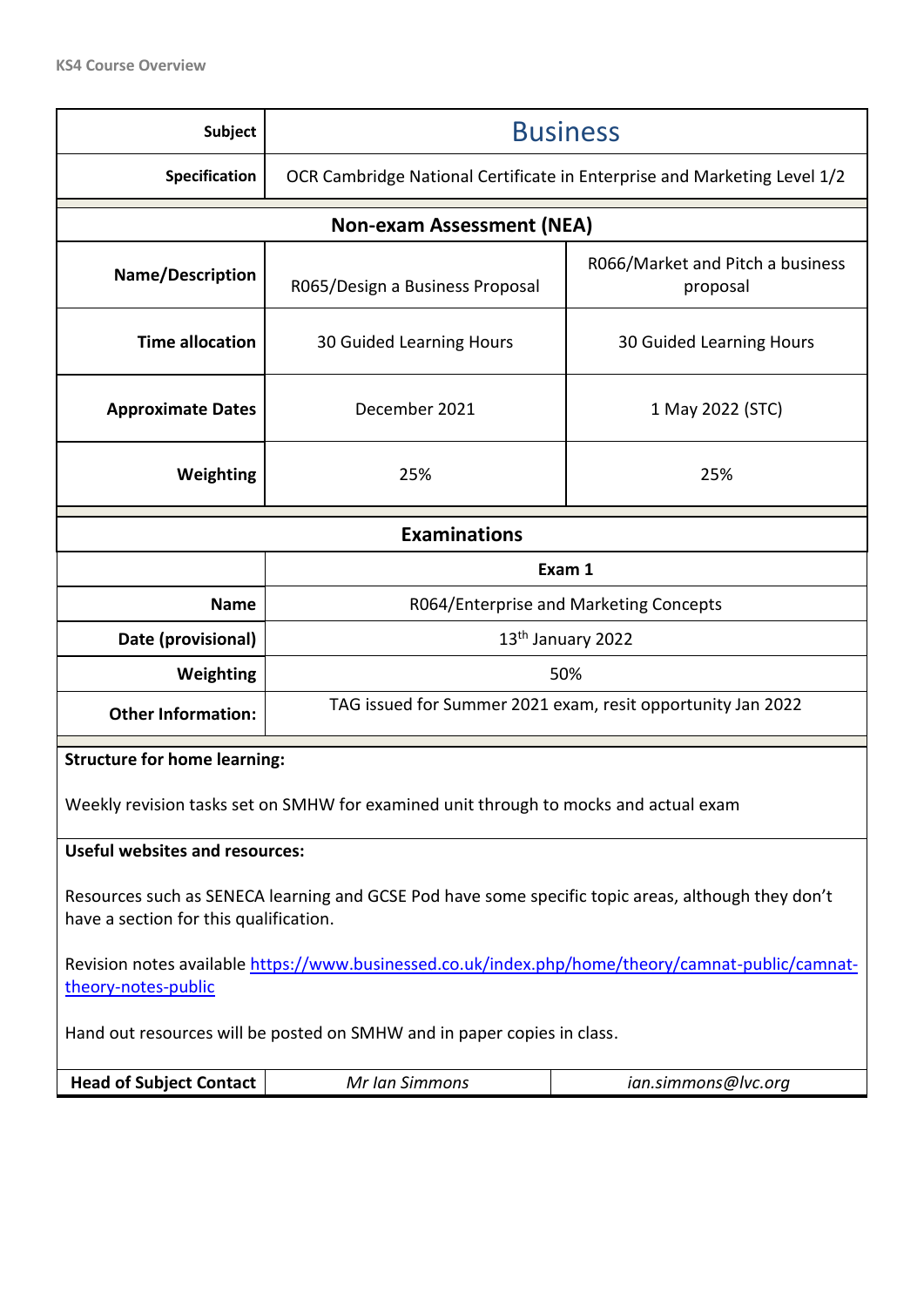| <b>Subject</b>                                                                                                                                                                                                                                                                                                                                                                                                                                                                                                                                                                                                                                                                                                                                                                                                                                                                                                                                                                                                                                                                                                                                                                                                                                                    | <b>Computer Science</b>                                   |                                                                                                            |                                                                                                                                                             |  |
|-------------------------------------------------------------------------------------------------------------------------------------------------------------------------------------------------------------------------------------------------------------------------------------------------------------------------------------------------------------------------------------------------------------------------------------------------------------------------------------------------------------------------------------------------------------------------------------------------------------------------------------------------------------------------------------------------------------------------------------------------------------------------------------------------------------------------------------------------------------------------------------------------------------------------------------------------------------------------------------------------------------------------------------------------------------------------------------------------------------------------------------------------------------------------------------------------------------------------------------------------------------------|-----------------------------------------------------------|------------------------------------------------------------------------------------------------------------|-------------------------------------------------------------------------------------------------------------------------------------------------------------|--|
| Specification                                                                                                                                                                                                                                                                                                                                                                                                                                                                                                                                                                                                                                                                                                                                                                                                                                                                                                                                                                                                                                                                                                                                                                                                                                                     | AQA GCSE Computer Science 8525                            |                                                                                                            |                                                                                                                                                             |  |
|                                                                                                                                                                                                                                                                                                                                                                                                                                                                                                                                                                                                                                                                                                                                                                                                                                                                                                                                                                                                                                                                                                                                                                                                                                                                   |                                                           | <b>Non-exam Assessment (NEA)</b>                                                                           |                                                                                                                                                             |  |
| <b>Name/Description</b>                                                                                                                                                                                                                                                                                                                                                                                                                                                                                                                                                                                                                                                                                                                                                                                                                                                                                                                                                                                                                                                                                                                                                                                                                                           | Programming Task                                          |                                                                                                            | Pupils will undergo a controlled assessment for<br>Computer Science. This involves a planning stage,<br>creation stage, testing stage and reflection stage. |  |
| <b>Time allocation</b>                                                                                                                                                                                                                                                                                                                                                                                                                                                                                                                                                                                                                                                                                                                                                                                                                                                                                                                                                                                                                                                                                                                                                                                                                                            | 20 hours                                                  | All pupils will be made aware of this and the<br>assignment for this, along with the instructions, will be |                                                                                                                                                             |  |
| <b>Approximate Dates</b>                                                                                                                                                                                                                                                                                                                                                                                                                                                                                                                                                                                                                                                                                                                                                                                                                                                                                                                                                                                                                                                                                                                                                                                                                                          | October to<br>December 2020                               | set on Microsoft teams. Pupils are allocated time for<br>this to be completed as classwork and homework.   | Although this task no longer has an impact on student's                                                                                                     |  |
| Weighting                                                                                                                                                                                                                                                                                                                                                                                                                                                                                                                                                                                                                                                                                                                                                                                                                                                                                                                                                                                                                                                                                                                                                                                                                                                         | 0%                                                        | context.                                                                                                   | final grades, it provides valuable experience of<br>employing their subject knowledge in a real-world                                                       |  |
|                                                                                                                                                                                                                                                                                                                                                                                                                                                                                                                                                                                                                                                                                                                                                                                                                                                                                                                                                                                                                                                                                                                                                                                                                                                                   |                                                           | <b>Examinations</b>                                                                                        |                                                                                                                                                             |  |
|                                                                                                                                                                                                                                                                                                                                                                                                                                                                                                                                                                                                                                                                                                                                                                                                                                                                                                                                                                                                                                                                                                                                                                                                                                                                   | Exam 1                                                    |                                                                                                            | Exam 2                                                                                                                                                      |  |
| <b>Name</b>                                                                                                                                                                                                                                                                                                                                                                                                                                                                                                                                                                                                                                                                                                                                                                                                                                                                                                                                                                                                                                                                                                                                                                                                                                                       | Paper 1: Computational thinking and<br>programming skills |                                                                                                            | Paper 2: Computing Concepts                                                                                                                                 |  |
| Date (provisional)                                                                                                                                                                                                                                                                                                                                                                                                                                                                                                                                                                                                                                                                                                                                                                                                                                                                                                                                                                                                                                                                                                                                                                                                                                                | Summer 2022 TBC<br>$(2 \text{ hrs})$                      |                                                                                                            | Summer 2022 TBC<br>(1hr 45min)                                                                                                                              |  |
| Weighting                                                                                                                                                                                                                                                                                                                                                                                                                                                                                                                                                                                                                                                                                                                                                                                                                                                                                                                                                                                                                                                                                                                                                                                                                                                         | 50%                                                       |                                                                                                            | 50%                                                                                                                                                         |  |
| <b>Other Information:</b>                                                                                                                                                                                                                                                                                                                                                                                                                                                                                                                                                                                                                                                                                                                                                                                                                                                                                                                                                                                                                                                                                                                                                                                                                                         |                                                           |                                                                                                            |                                                                                                                                                             |  |
| <b>Structure for home learning:</b><br>Weekly homework, set on Show My Homework. These may consist of NEA controlled assessment work,<br>worksheet tasks which build upon what we have been learning in lessons that week, programming tasks,<br>past papers and research tasks as appropriate.<br><b>Useful websites and resources:</b><br>Revision guides- CGP Computer Science revision materials: Revision guide, workbook and flash cards<br>(AQA 8525 for 2022 examinations)<br>Smart Revise-Online revision platform specifically developed for Computer Science qualifications.<br>Subscription provided for students out of departmental budget<br>Code Marker UK-Online programming assignment platform with automated testing of student's code.<br>Craig 'n' Dave: YouTube channel with lots of videos on Computer Science. AQA GCSE Computer Science<br>playlist<br>Seneca learning - Helpful walkthroughs of the topics along with questions and assessments<br>GCSE POD: Website with lots of useful videos and tutorials on the Computer Science GCSE<br>YouTube: Past paper walk throughs and useful videos. Just type in GCSE AQA Computer Science<br>Other digital resources will be made available to students via Teams throughout the year. |                                                           |                                                                                                            |                                                                                                                                                             |  |
| <b>Head of Subject Contact</b>                                                                                                                                                                                                                                                                                                                                                                                                                                                                                                                                                                                                                                                                                                                                                                                                                                                                                                                                                                                                                                                                                                                                                                                                                                    | Mr Alex Ford-Compton                                      |                                                                                                            | alex.fordcompton@lvc.org                                                                                                                                    |  |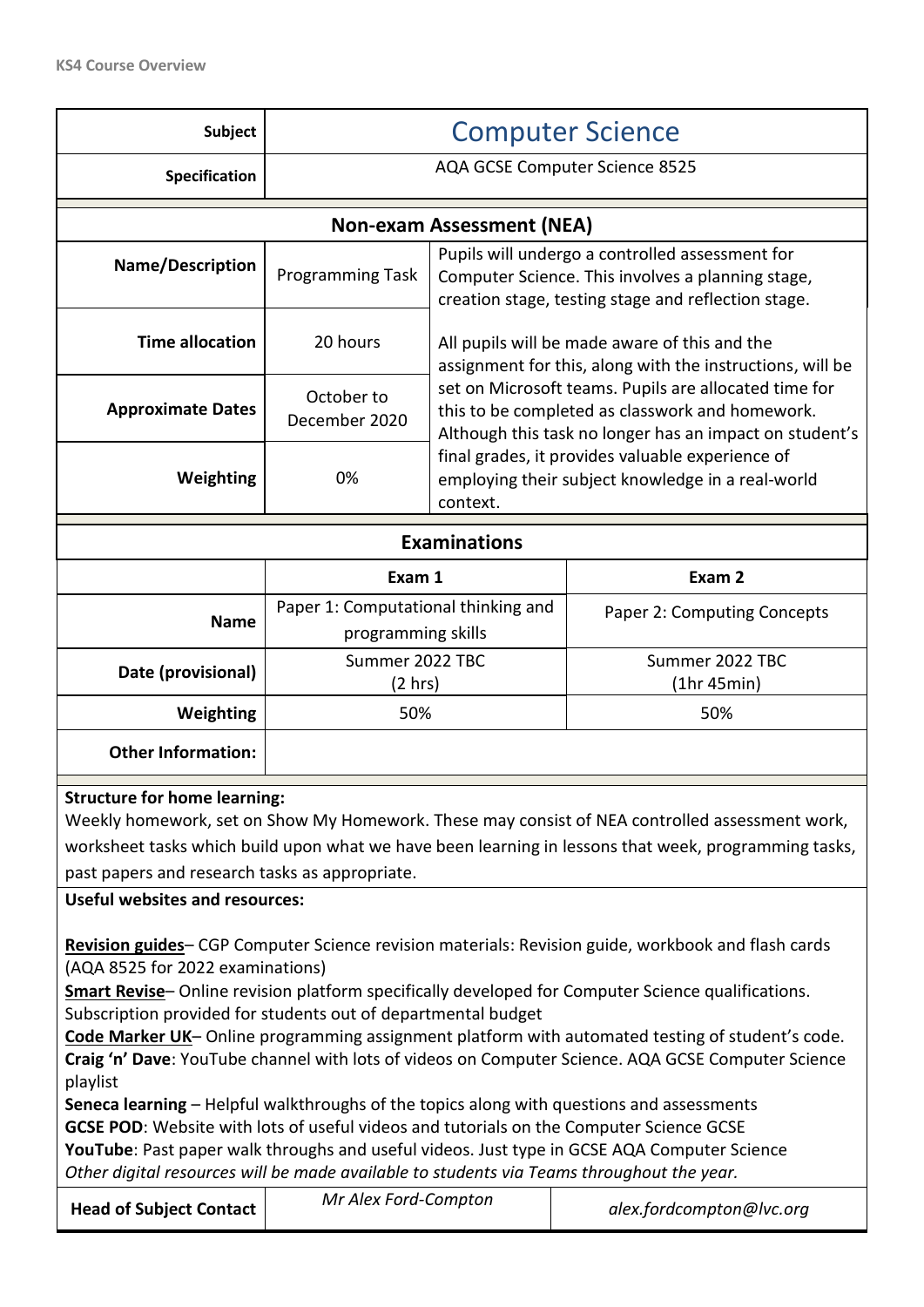| Subject                                                                                                                                                                                                                                                                                                                                                                                                                                                                                                                                       | Design and Technology                                                                                       |                                      |  |  |  |  |
|-----------------------------------------------------------------------------------------------------------------------------------------------------------------------------------------------------------------------------------------------------------------------------------------------------------------------------------------------------------------------------------------------------------------------------------------------------------------------------------------------------------------------------------------------|-------------------------------------------------------------------------------------------------------------|--------------------------------------|--|--|--|--|
| Specification                                                                                                                                                                                                                                                                                                                                                                                                                                                                                                                                 | AQA GCSE Design & Technology 8552                                                                           |                                      |  |  |  |  |
| <b>Non-exam Assessment (NEA)</b>                                                                                                                                                                                                                                                                                                                                                                                                                                                                                                              |                                                                                                             |                                      |  |  |  |  |
| Name/Description                                                                                                                                                                                                                                                                                                                                                                                                                                                                                                                              |                                                                                                             | NEA 1 - Design & Manufacture         |  |  |  |  |
| <b>Time allocation</b>                                                                                                                                                                                                                                                                                                                                                                                                                                                                                                                        |                                                                                                             | 30-35 hours approx.                  |  |  |  |  |
| <b>Approximate Dates</b>                                                                                                                                                                                                                                                                                                                                                                                                                                                                                                                      |                                                                                                             | Yr10 Summer Term to Yr11 Spring Term |  |  |  |  |
| Weighting                                                                                                                                                                                                                                                                                                                                                                                                                                                                                                                                     |                                                                                                             | 50%                                  |  |  |  |  |
|                                                                                                                                                                                                                                                                                                                                                                                                                                                                                                                                               | <b>Examinations</b>                                                                                         |                                      |  |  |  |  |
| <b>Name</b>                                                                                                                                                                                                                                                                                                                                                                                                                                                                                                                                   |                                                                                                             | <b>Written Exam</b>                  |  |  |  |  |
| Date (provisional)                                                                                                                                                                                                                                                                                                                                                                                                                                                                                                                            | Summer 2022 TBC<br>(2 hr)                                                                                   |                                      |  |  |  |  |
| Weighting                                                                                                                                                                                                                                                                                                                                                                                                                                                                                                                                     | 50%                                                                                                         |                                      |  |  |  |  |
| <b>Other Information:</b>                                                                                                                                                                                                                                                                                                                                                                                                                                                                                                                     | Core technical principles<br>$\bullet$<br>Specialist technical principles<br>Designing and making principle |                                      |  |  |  |  |
|                                                                                                                                                                                                                                                                                                                                                                                                                                                                                                                                               | <b>Structure for home learning:</b>                                                                         |                                      |  |  |  |  |
|                                                                                                                                                                                                                                                                                                                                                                                                                                                                                                                                               | Home learning will consist of NEA tasks and learning that reflects exam style questions.                    |                                      |  |  |  |  |
| <b>Useful websites and resources:</b>                                                                                                                                                                                                                                                                                                                                                                                                                                                                                                         |                                                                                                             |                                      |  |  |  |  |
| <b>Books:</b><br>Grade 9-1 Design & Technology AQA Complete Revision & Practice (CGP GCSE D&T 9-1 Revision) -<br>$\bullet$<br>ISBN: 9781782947554<br>Grade 9-1 GCSE Design & Technology AQA Revision Guide (CGP GCSE D&T 9-1 Revision) - ISBN:<br>9781782947523<br><b>School Shared Drive:</b><br>On the school shared drive students can find lots of resources for exam revision and also guides<br>and examples for the NEA project.<br>Online:<br>Technologystudent.com<br>$\bullet$<br><b>GCSE Pod</b><br><b>BBC Bitesize</b><br>Youtube |                                                                                                             |                                      |  |  |  |  |
| <b>Head of Subject Contact</b>                                                                                                                                                                                                                                                                                                                                                                                                                                                                                                                | Mr John Taylor                                                                                              | john.taylor@lvc.org                  |  |  |  |  |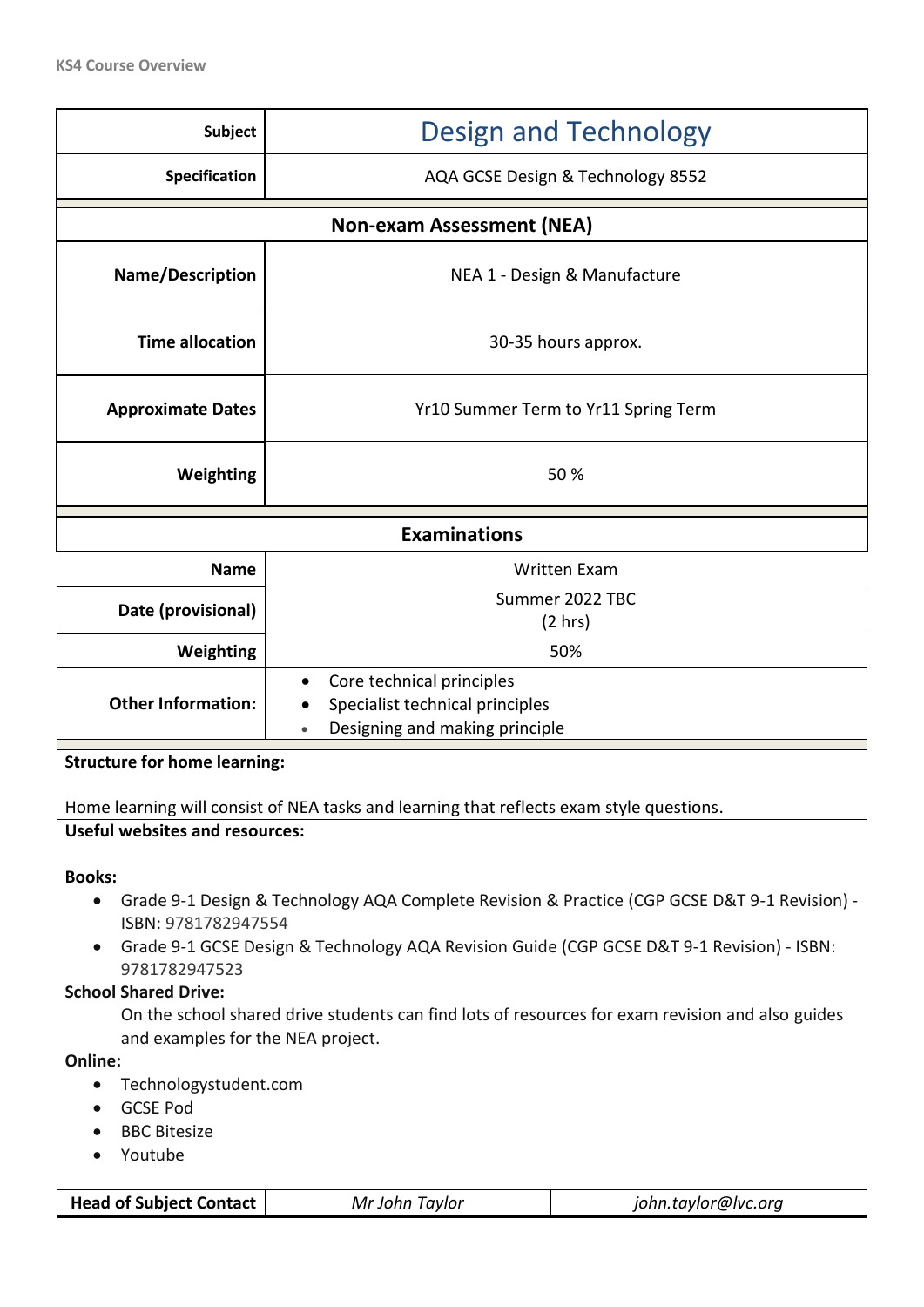| <b>Subject</b>                                                                                                                                                                                                                                                                                                             | <b>Engineering</b>                                                                       |                     |  |  |  |  |
|----------------------------------------------------------------------------------------------------------------------------------------------------------------------------------------------------------------------------------------------------------------------------------------------------------------------------|------------------------------------------------------------------------------------------|---------------------|--|--|--|--|
| Specification                                                                                                                                                                                                                                                                                                              | AQA GCSE Engineering 8852                                                                |                     |  |  |  |  |
| <b>Non-exam Assessment (NEA)</b>                                                                                                                                                                                                                                                                                           |                                                                                          |                     |  |  |  |  |
| Name/Description                                                                                                                                                                                                                                                                                                           | NEA 1 - Practical Engineering                                                            |                     |  |  |  |  |
| <b>Time allocation</b>                                                                                                                                                                                                                                                                                                     |                                                                                          | 30-35 hours approx. |  |  |  |  |
| <b>Approximate Dates</b>                                                                                                                                                                                                                                                                                                   | Yr10 Summer Term to Yr11 Spring Term                                                     |                     |  |  |  |  |
| Weighting                                                                                                                                                                                                                                                                                                                  | 40%                                                                                      |                     |  |  |  |  |
| <b>Examinations</b>                                                                                                                                                                                                                                                                                                        |                                                                                          |                     |  |  |  |  |
| <b>Name</b>                                                                                                                                                                                                                                                                                                                | <b>Written Exam</b>                                                                      |                     |  |  |  |  |
| Date (provisional)                                                                                                                                                                                                                                                                                                         | Summer 2022 TBC                                                                          |                     |  |  |  |  |
|                                                                                                                                                                                                                                                                                                                            |                                                                                          | $(2 \text{ hrs})$   |  |  |  |  |
| Weighting                                                                                                                                                                                                                                                                                                                  | 60%                                                                                      |                     |  |  |  |  |
| <b>Other Information:</b>                                                                                                                                                                                                                                                                                                  |                                                                                          |                     |  |  |  |  |
| <b>Structure for home learning:</b>                                                                                                                                                                                                                                                                                        |                                                                                          |                     |  |  |  |  |
|                                                                                                                                                                                                                                                                                                                            | Home learning will consist of NEA tasks and learning that reflects exam style questions. |                     |  |  |  |  |
| <b>Useful websites and resources:</b>                                                                                                                                                                                                                                                                                      |                                                                                          |                     |  |  |  |  |
| Book/s:<br>My Revision Notes: AQA GCSE (9-1) Engineering - ISBN: 9781398315297<br><b>School Shared Drive:</b><br>On the school shared drive students can find lots of resources for exam revision and also guides<br>and examples for the NEA project.<br>Online:<br>Technologystudent.com<br>$\bullet$<br><b>GCSE Pod</b> |                                                                                          |                     |  |  |  |  |
| <b>BBC Bitesize</b><br>Youtube                                                                                                                                                                                                                                                                                             |                                                                                          |                     |  |  |  |  |
| <b>Head of Subject Contact</b>                                                                                                                                                                                                                                                                                             | Mr John Taylor                                                                           | john.taylor@lvc.org |  |  |  |  |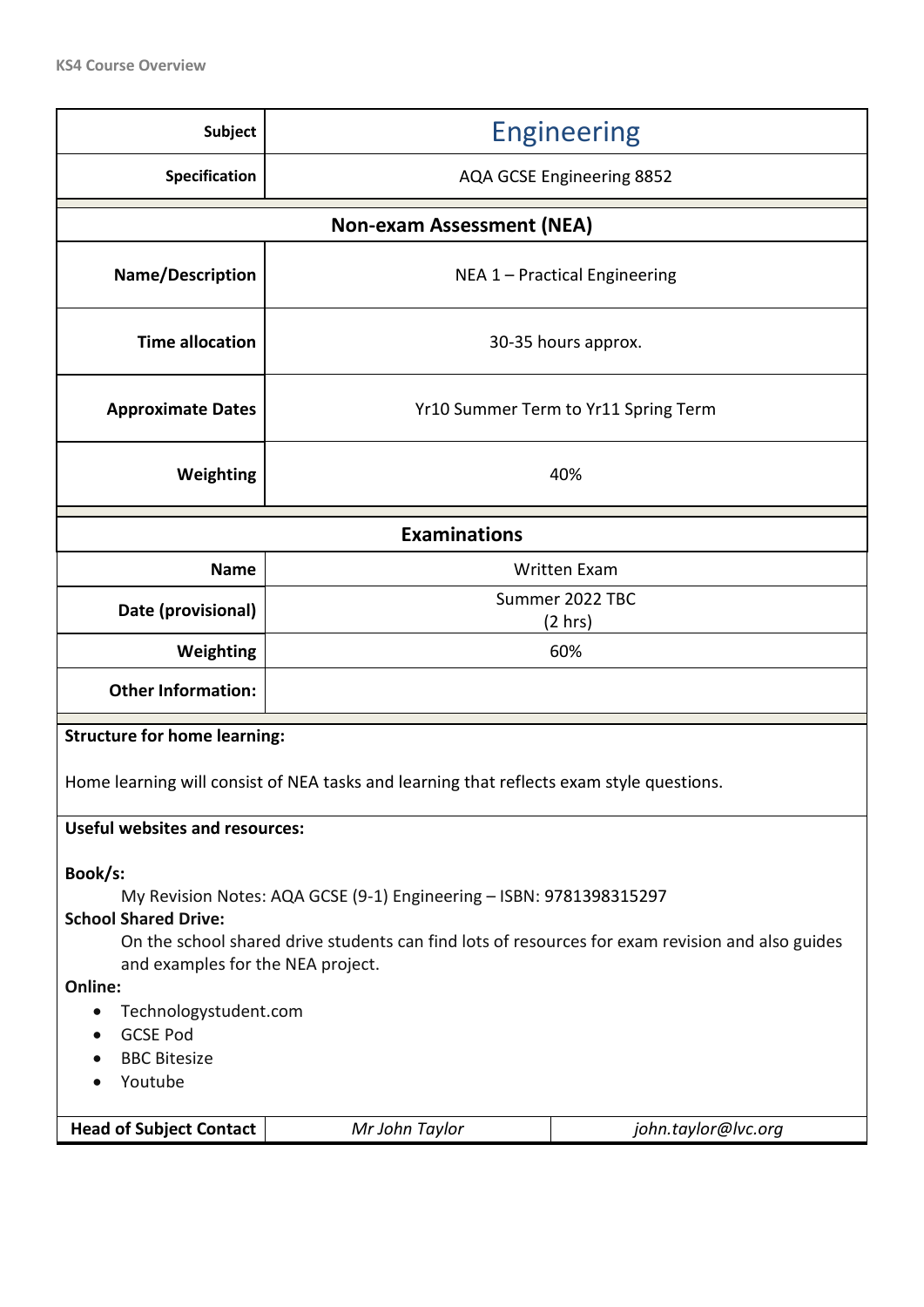| Subject                                                                                                                                                                        | <b>Food Prep and Nutrition</b>           |                    |  |  |  |  |
|--------------------------------------------------------------------------------------------------------------------------------------------------------------------------------|------------------------------------------|--------------------|--|--|--|--|
| <b>Specification</b>                                                                                                                                                           | OCR Food Preparation and Nutrition J309  |                    |  |  |  |  |
| <b>Non-exam Assessment (NEA)</b>                                                                                                                                               |                                          |                    |  |  |  |  |
| Name/Description                                                                                                                                                               | NEA 2 - Food Preparation Task            |                    |  |  |  |  |
| <b>Time allocation</b>                                                                                                                                                         |                                          | 20 hrs             |  |  |  |  |
| <b>Approximate Dates</b>                                                                                                                                                       |                                          | Autumn 2           |  |  |  |  |
| Weighting                                                                                                                                                                      |                                          | 50%                |  |  |  |  |
|                                                                                                                                                                                | <b>Examinations</b>                      |                    |  |  |  |  |
|                                                                                                                                                                                | Exam 1                                   |                    |  |  |  |  |
| <b>Name</b>                                                                                                                                                                    | Food preparation and nutrition           |                    |  |  |  |  |
| Date (provisional)                                                                                                                                                             | 20 <sup>th</sup> June 2022 (PM) (1.5hrs) |                    |  |  |  |  |
| Weighting                                                                                                                                                                      | 50%                                      |                    |  |  |  |  |
| <b>Other Information:</b>                                                                                                                                                      |                                          |                    |  |  |  |  |
| <b>Structure for home learning:</b>                                                                                                                                            |                                          |                    |  |  |  |  |
| Weekly home learning set as directed improvement and reflection time, covering topics learnt in lesson.<br>Some practical tasks will also be given throughout years 10 and 11. |                                          |                    |  |  |  |  |
| <b>Useful websites and resources:</b>                                                                                                                                          |                                          |                    |  |  |  |  |
| CGP Food preparation and nutrition - available through Squid (Autumn 2)                                                                                                        |                                          |                    |  |  |  |  |
| https://www.bbc.co.uk/food/techniques                                                                                                                                          |                                          |                    |  |  |  |  |
| https://members.gcsepod.com/                                                                                                                                                   |                                          |                    |  |  |  |  |
|                                                                                                                                                                                |                                          |                    |  |  |  |  |
| <b>Head of Subject Contact</b>                                                                                                                                                 | Mrs Ali Harris                           | ali.harris@lvc.org |  |  |  |  |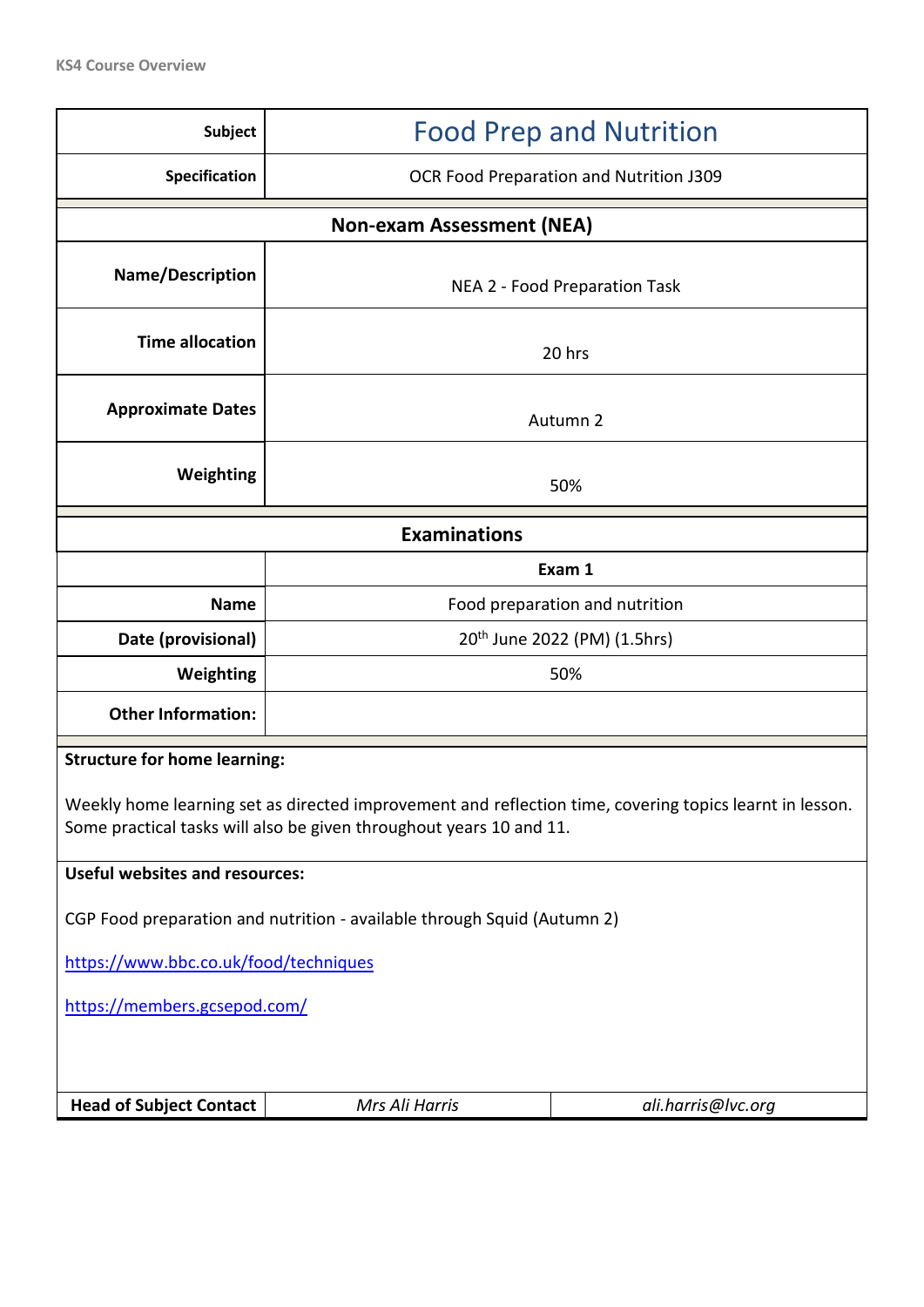| <b>Subject</b>                                                                                                                                                                                                                                                                                                                                                                                                                                                                                                                                                                                                                                                                                                                                                                | <b>Health and Social Care</b>                                                                                                                                            |                                                   |              |            |  |  |
|-------------------------------------------------------------------------------------------------------------------------------------------------------------------------------------------------------------------------------------------------------------------------------------------------------------------------------------------------------------------------------------------------------------------------------------------------------------------------------------------------------------------------------------------------------------------------------------------------------------------------------------------------------------------------------------------------------------------------------------------------------------------------------|--------------------------------------------------------------------------------------------------------------------------------------------------------------------------|---------------------------------------------------|--------------|------------|--|--|
| Specification                                                                                                                                                                                                                                                                                                                                                                                                                                                                                                                                                                                                                                                                                                                                                                 | Pearson BTEC Technical Award Health and Social Care                                                                                                                      |                                                   |              |            |  |  |
|                                                                                                                                                                                                                                                                                                                                                                                                                                                                                                                                                                                                                                                                                                                                                                               | <b>Non-exam Assessment (NEA)</b>                                                                                                                                         |                                                   |              |            |  |  |
| Name/Description                                                                                                                                                                                                                                                                                                                                                                                                                                                                                                                                                                                                                                                                                                                                                              | <b>Unit 1 Learning</b><br><b>Unit 1 Learning</b><br><b>Unit 2 Learning</b><br><b>Unit 2 Learning</b><br>Aim A1 and A2<br>Aim B1 and B2<br>Aim A1 and A2<br>Aim B1 and B2 |                                                   |              |            |  |  |
| <b>Time allocation</b>                                                                                                                                                                                                                                                                                                                                                                                                                                                                                                                                                                                                                                                                                                                                                        | 20hrs                                                                                                                                                                    | 20hrs                                             | 20hrs        | 20hrs      |  |  |
| <b>Approximate Dates</b>                                                                                                                                                                                                                                                                                                                                                                                                                                                                                                                                                                                                                                                                                                                                                      | Jan 2020<br>(moderated<br>Jan 2021)                                                                                                                                      | CAG Apr 2020                                      | CAG Apr 2020 | April 2021 |  |  |
| Weighting                                                                                                                                                                                                                                                                                                                                                                                                                                                                                                                                                                                                                                                                                                                                                                     | 15%                                                                                                                                                                      | 15%                                               | 15%          | 15%        |  |  |
| <b>Examinations</b>                                                                                                                                                                                                                                                                                                                                                                                                                                                                                                                                                                                                                                                                                                                                                           |                                                                                                                                                                          |                                                   |              |            |  |  |
|                                                                                                                                                                                                                                                                                                                                                                                                                                                                                                                                                                                                                                                                                                                                                                               |                                                                                                                                                                          | Exam                                              |              |            |  |  |
| <b>Name</b>                                                                                                                                                                                                                                                                                                                                                                                                                                                                                                                                                                                                                                                                                                                                                                   |                                                                                                                                                                          | <b>BTEC Technical Award Heath and Social Care</b> |              |            |  |  |
| Date (provisional)                                                                                                                                                                                                                                                                                                                                                                                                                                                                                                                                                                                                                                                                                                                                                            | End of January / Beginning of February TBC                                                                                                                               |                                                   |              |            |  |  |
| Weighting                                                                                                                                                                                                                                                                                                                                                                                                                                                                                                                                                                                                                                                                                                                                                                     | 40%                                                                                                                                                                      |                                                   |              |            |  |  |
| <b>Other Information:</b>                                                                                                                                                                                                                                                                                                                                                                                                                                                                                                                                                                                                                                                                                                                                                     |                                                                                                                                                                          |                                                   |              |            |  |  |
| <b>Structure for home learning:</b><br>Weekly home learning set as directed, covering topics learnt in lesson. Some practical tasks will also be<br>given throughout years 10 and 11, unit and topic dependent.<br><b>Useful websites and resources:</b><br>https://qualifications.pearson.com/en/qualifications/btec-nationals/health-and-social-care-2010.html#tab-4<br>Unit content https://qualifications.pearson.com/en/qualifications/btec-nationals/health-and-social-care-<br>2010.coursematerials.html#filterQuery=Pearson-UK:Category%2FSpecification<br>Why BTEC? https://qualifications.pearson.com/content/dam/pdf/BTEC-Nationals/Health-and-Social-<br>Care/2010/Specification/SoP-50095018-Pearson-BTEC-Level-3-Extended-Diploma-in-Health-and-Social-Care.pdf |                                                                                                                                                                          |                                                   |              |            |  |  |
| <b>Head of Subject Contact</b>                                                                                                                                                                                                                                                                                                                                                                                                                                                                                                                                                                                                                                                                                                                                                | Kellie London<br>Kellie.london@lvc.org                                                                                                                                   |                                                   |              |            |  |  |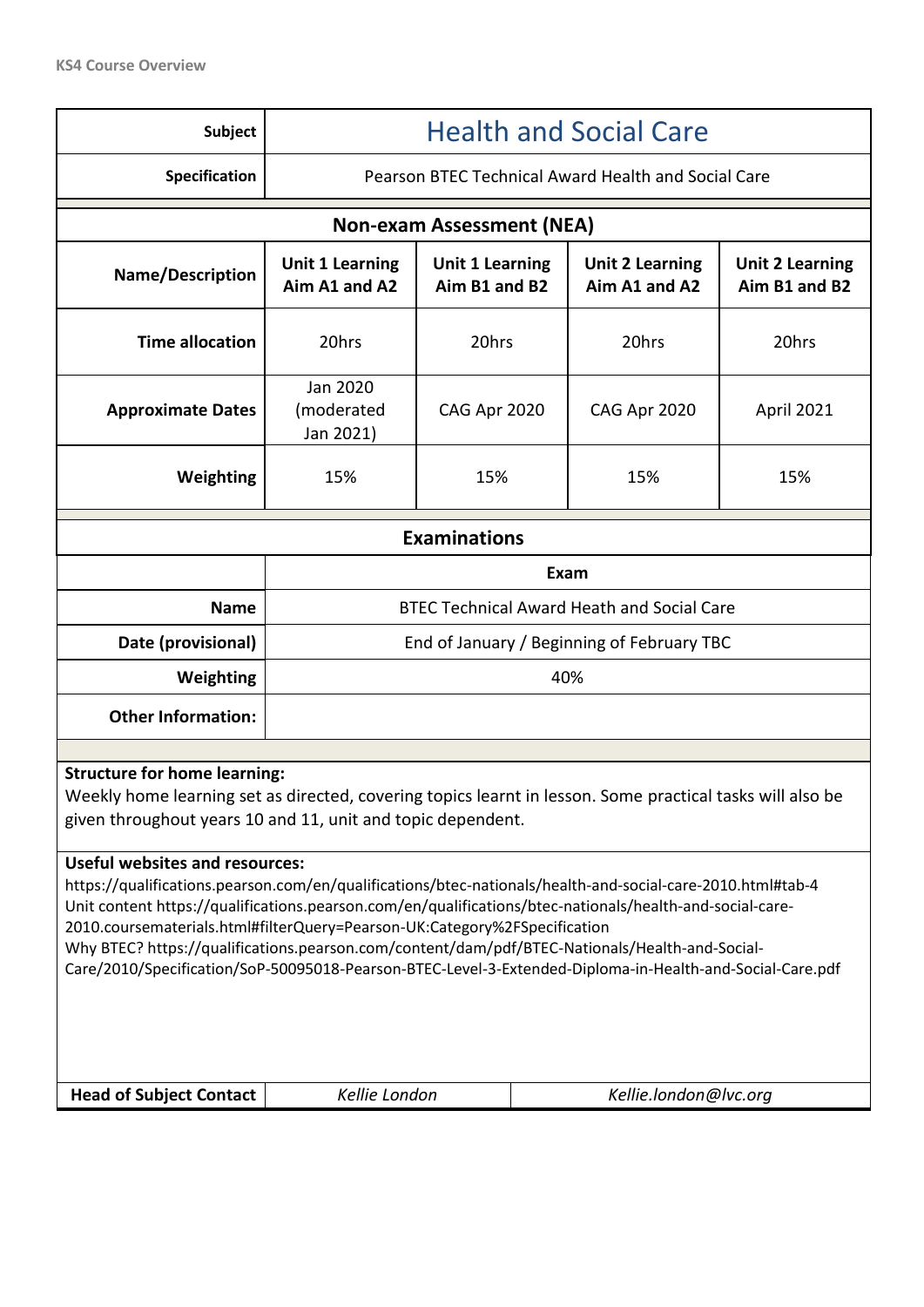| Subject                                                                                                                                                                                                                                                                                                                                                                                                                                                                                                                                                                                                                                                                                                                                     | <b>Art and Design</b>                                                                                                                                                                                                                                                                                                                                                                                               |                                                                        |  |  |  |
|---------------------------------------------------------------------------------------------------------------------------------------------------------------------------------------------------------------------------------------------------------------------------------------------------------------------------------------------------------------------------------------------------------------------------------------------------------------------------------------------------------------------------------------------------------------------------------------------------------------------------------------------------------------------------------------------------------------------------------------------|---------------------------------------------------------------------------------------------------------------------------------------------------------------------------------------------------------------------------------------------------------------------------------------------------------------------------------------------------------------------------------------------------------------------|------------------------------------------------------------------------|--|--|--|
| Specification                                                                                                                                                                                                                                                                                                                                                                                                                                                                                                                                                                                                                                                                                                                               | Fine Art 1FAO                                                                                                                                                                                                                                                                                                                                                                                                       |                                                                        |  |  |  |
| <b>Non-exam Assessment (NEA)</b>                                                                                                                                                                                                                                                                                                                                                                                                                                                                                                                                                                                                                                                                                                            |                                                                                                                                                                                                                                                                                                                                                                                                                     |                                                                        |  |  |  |
| <b>Name/Description</b>                                                                                                                                                                                                                                                                                                                                                                                                                                                                                                                                                                                                                                                                                                                     | <b>Personal Portfolio</b><br>The portfolio requires students to demonstrate knowledge and<br>understanding through the practical application of skills, to realise personal<br>intentions relevant to their chosen title(s) and related area(s) of study.                                                                                                                                                           |                                                                        |  |  |  |
| <b>Time allocation</b>                                                                                                                                                                                                                                                                                                                                                                                                                                                                                                                                                                                                                                                                                                                      |                                                                                                                                                                                                                                                                                                                                                                                                                     | 5Terms: 5 hours per every 2 weeks                                      |  |  |  |
| <b>Approximate Dates</b>                                                                                                                                                                                                                                                                                                                                                                                                                                                                                                                                                                                                                                                                                                                    |                                                                                                                                                                                                                                                                                                                                                                                                                     | Autumn term year 10 to end of Spring term year 11 (tbc via exam board) |  |  |  |
| Weighting                                                                                                                                                                                                                                                                                                                                                                                                                                                                                                                                                                                                                                                                                                                                   |                                                                                                                                                                                                                                                                                                                                                                                                                     | 100%                                                                   |  |  |  |
|                                                                                                                                                                                                                                                                                                                                                                                                                                                                                                                                                                                                                                                                                                                                             | <b>Examinations</b>                                                                                                                                                                                                                                                                                                                                                                                                 |                                                                        |  |  |  |
| <b>Name</b>                                                                                                                                                                                                                                                                                                                                                                                                                                                                                                                                                                                                                                                                                                                                 |                                                                                                                                                                                                                                                                                                                                                                                                                     | <b>No Practical Exam for 2022</b>                                      |  |  |  |
| Date (provisional)                                                                                                                                                                                                                                                                                                                                                                                                                                                                                                                                                                                                                                                                                                                          |                                                                                                                                                                                                                                                                                                                                                                                                                     | N/A                                                                    |  |  |  |
| Weighting                                                                                                                                                                                                                                                                                                                                                                                                                                                                                                                                                                                                                                                                                                                                   |                                                                                                                                                                                                                                                                                                                                                                                                                     | N/A                                                                    |  |  |  |
| <b>Other Information:</b>                                                                                                                                                                                                                                                                                                                                                                                                                                                                                                                                                                                                                                                                                                                   | The exam board have recently announced changes to the Art and Design<br>GCSE for 2022 as a result of the consultation due to Covid 19. This involves<br>the removal of the exam component and the weighting now being 100%<br>portfolio assessment based. It is therefore our intention to use the time<br>previously used for a controlled assessment to continue to develop a high-<br>quality portfolio of work. |                                                                        |  |  |  |
| <b>Structure for home learning:</b>                                                                                                                                                                                                                                                                                                                                                                                                                                                                                                                                                                                                                                                                                                         |                                                                                                                                                                                                                                                                                                                                                                                                                     |                                                                        |  |  |  |
| Home learning is set regularly, approximately once a week. The nature of the subject means that this will<br>vary in terms of type of task (research, development, experimentation, annotation, photography,<br>focused drawing etc.). Most work will be brought to the lesson, some will be submitted on SMHW, but<br>this will be made clear to students at the point of issue. Students should also self-direct their home<br>learning to complete unfinished work or catch up on missed lessons/missing portfolio work as a priority<br>when needed.<br>Home learning tasks are of paramount importance and contribute a huge amount to the content of the<br>portfolio, as well as the development of student confidence and capacity. |                                                                                                                                                                                                                                                                                                                                                                                                                     |                                                                        |  |  |  |
| <b>Useful websites and resources:</b>                                                                                                                                                                                                                                                                                                                                                                                                                                                                                                                                                                                                                                                                                                       |                                                                                                                                                                                                                                                                                                                                                                                                                     |                                                                        |  |  |  |
| Edexcelonline.com<br>Qualification.pearson.com<br>$\blacksquare$<br>www.tate.org.uk/art/student-resource – careers advice and links to artists<br>$\blacksquare$<br>You tube – excellent examples of drawing tutorials, artist research and examples of GCSE<br>$\qquad \qquad \blacksquare$<br>sketchbooks.<br>Pinterest – great resource for researching a variety of artists.<br><b>Head of Subject Contact</b><br>Jodi Myles-Baker<br>jodi.mylesbaker@lvc.org                                                                                                                                                                                                                                                                           |                                                                                                                                                                                                                                                                                                                                                                                                                     |                                                                        |  |  |  |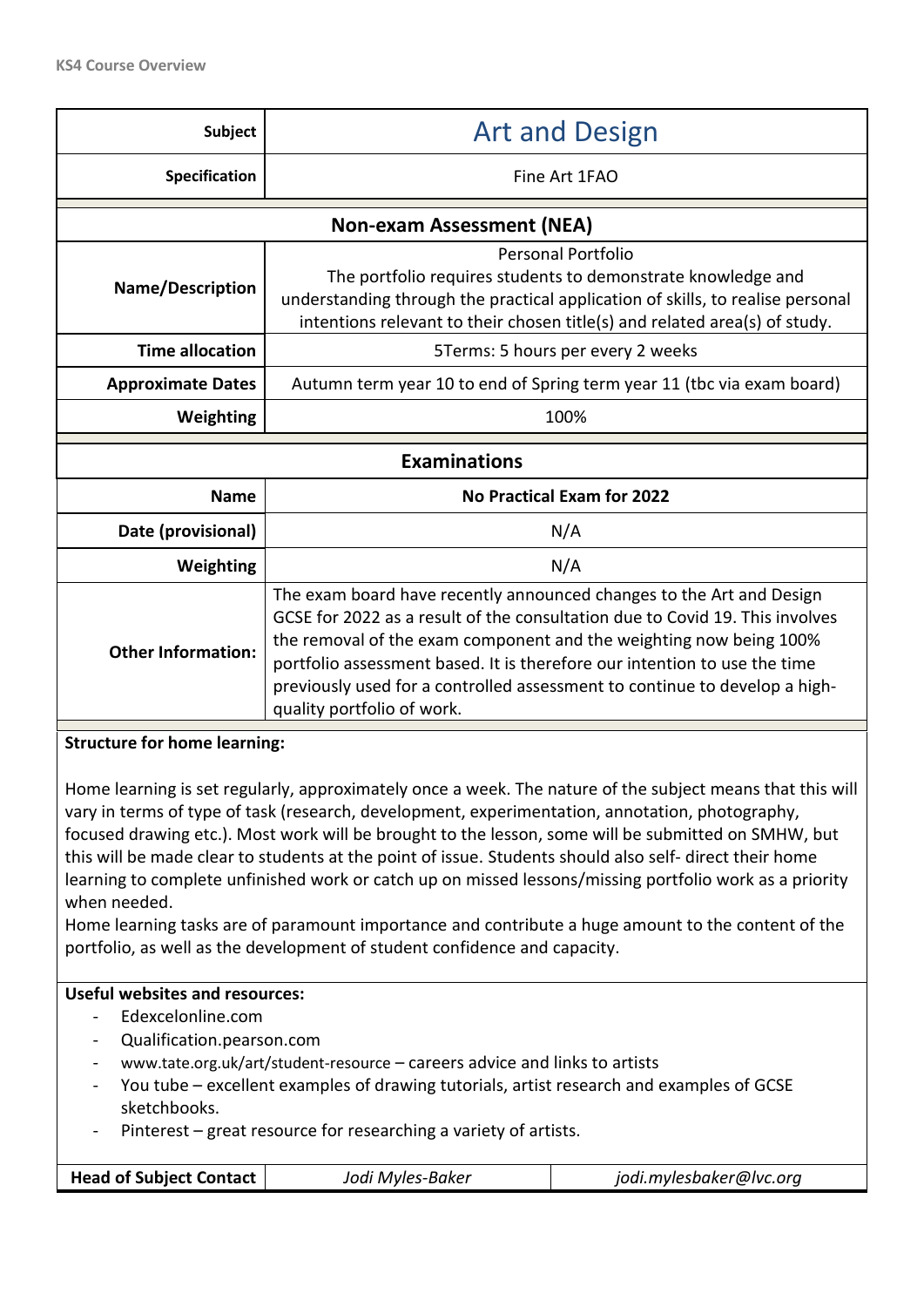| <b>Subject</b>                                                                                                                                                                                                                                                                                           | Dance                                                                                                                                   |                                                                                    |  |  |  |
|----------------------------------------------------------------------------------------------------------------------------------------------------------------------------------------------------------------------------------------------------------------------------------------------------------|-----------------------------------------------------------------------------------------------------------------------------------------|------------------------------------------------------------------------------------|--|--|--|
| <b>Specification</b>                                                                                                                                                                                                                                                                                     | AQA Dance 8236                                                                                                                          |                                                                                    |  |  |  |
| <b>Non-exam Assessment (NEA)</b>                                                                                                                                                                                                                                                                         |                                                                                                                                         |                                                                                    |  |  |  |
| Name/Description                                                                                                                                                                                                                                                                                         | Performance                                                                                                                             | Choreography                                                                       |  |  |  |
| <b>Time allocation</b>                                                                                                                                                                                                                                                                                   | Set phrase to be rehearsed and then<br>assessed in Spring 2022<br>Performance piece to be rehearsed<br>and then assessed in Spring 2022 | NEA pre-release is in Sept 2021<br>Students to spend until April2022<br>rehearsing |  |  |  |
| <b>Approximate Dates</b>                                                                                                                                                                                                                                                                                 | January/February 2022                                                                                                                   | March/April 2022                                                                   |  |  |  |
| Weighting                                                                                                                                                                                                                                                                                                | 30%                                                                                                                                     | 30%                                                                                |  |  |  |
| <b>Examinations</b>                                                                                                                                                                                                                                                                                      |                                                                                                                                         |                                                                                    |  |  |  |
| <b>Name</b>                                                                                                                                                                                                                                                                                              | Dance Appreciation                                                                                                                      |                                                                                    |  |  |  |
| Date (provisional)                                                                                                                                                                                                                                                                                       | Summer 2022 TBC (1.5hrs)                                                                                                                |                                                                                    |  |  |  |
| Weighting                                                                                                                                                                                                                                                                                                | 40%                                                                                                                                     |                                                                                    |  |  |  |
| <b>Other Information:</b>                                                                                                                                                                                                                                                                                |                                                                                                                                         |                                                                                    |  |  |  |
| <b>Structure for home learning:</b><br>Anthology works/interviews are on Satchel: One. Students are given analysis sheets to complete and<br>help with revision.<br>Each week, a practice written exam question is set.<br>Practical session for help with practical NEA is after-school each Wednesday. |                                                                                                                                         |                                                                                    |  |  |  |
| <b>Useful websites and resources:</b>                                                                                                                                                                                                                                                                    |                                                                                                                                         |                                                                                    |  |  |  |
| Anthology works/interviews stored on Satchel One.                                                                                                                                                                                                                                                        |                                                                                                                                         |                                                                                    |  |  |  |
| Infra education pack:<br>http://static.roh.org.uk/learning/Infra-final.pdf                                                                                                                                                                                                                               |                                                                                                                                         |                                                                                    |  |  |  |
| <b>Head of Subject Contact</b>                                                                                                                                                                                                                                                                           | Helen Frost                                                                                                                             | helen.frost@lvc.org                                                                |  |  |  |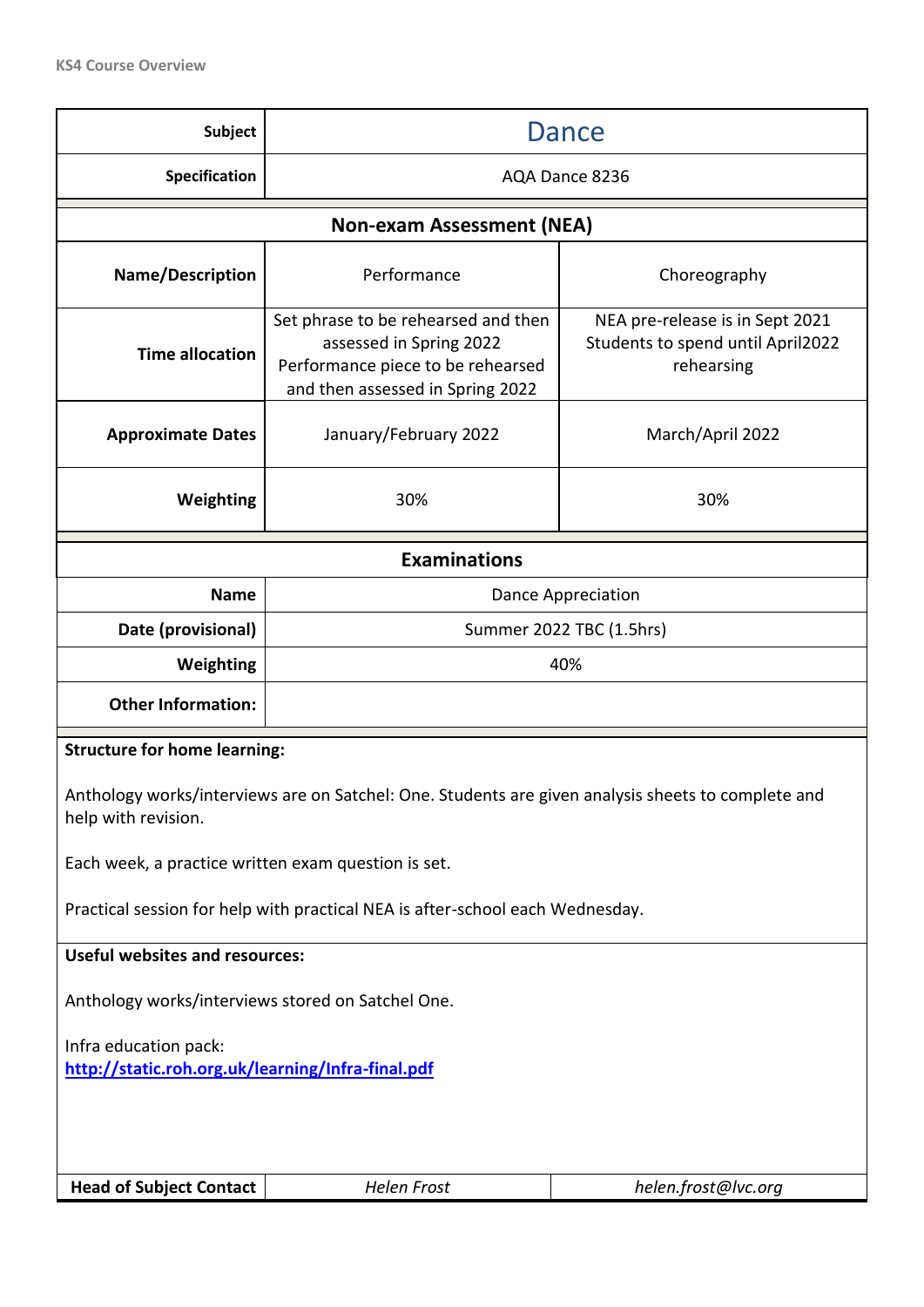| <b>Subject</b>                                                                                                                                                                                                                                                                                                        | Drama                                                                                                                               |                                                               |  |  |  |  |
|-----------------------------------------------------------------------------------------------------------------------------------------------------------------------------------------------------------------------------------------------------------------------------------------------------------------------|-------------------------------------------------------------------------------------------------------------------------------------|---------------------------------------------------------------|--|--|--|--|
| Specification                                                                                                                                                                                                                                                                                                         | OCR Drama J316                                                                                                                      |                                                               |  |  |  |  |
| <b>Non-exam Assessment (NEA)</b>                                                                                                                                                                                                                                                                                      |                                                                                                                                     |                                                               |  |  |  |  |
| <b>Name/Description</b>                                                                                                                                                                                                                                                                                               | <b>Devising Drama</b>                                                                                                               | <b>Presenting and Performing Texts</b>                        |  |  |  |  |
| <b>Time allocation</b>                                                                                                                                                                                                                                                                                                | Summer Term Y10<br>Autumn Term Y11                                                                                                  | Spring Term Y11                                               |  |  |  |  |
| <b>Approximate Dates</b>                                                                                                                                                                                                                                                                                              | Performance Exams on 9 <sup>th</sup> / 10 <sup>th</sup> Dec                                                                         | Performance Exam is just after Easter<br>holidays (Mid April) |  |  |  |  |
| Weighting                                                                                                                                                                                                                                                                                                             | 30%                                                                                                                                 | 30%                                                           |  |  |  |  |
|                                                                                                                                                                                                                                                                                                                       | <b>Written Examinations</b>                                                                                                         |                                                               |  |  |  |  |
| <b>Name</b>                                                                                                                                                                                                                                                                                                           |                                                                                                                                     | Performance and Response                                      |  |  |  |  |
| Date (provisional)                                                                                                                                                                                                                                                                                                    | $19th$ May 2022 (1.5hrs)                                                                                                            |                                                               |  |  |  |  |
| Weighting                                                                                                                                                                                                                                                                                                             | 40%                                                                                                                                 |                                                               |  |  |  |  |
| <b>Other Information:</b>                                                                                                                                                                                                                                                                                             | Divided into two sections. Section A is on Blood Brothers, their set text.<br>Section B is the Live Theatre Review (Woman in Black) |                                                               |  |  |  |  |
| <b>Structure for home learning:</b>                                                                                                                                                                                                                                                                                   |                                                                                                                                     |                                                               |  |  |  |  |
| It is important that students take the opportunity to rehearse their devised and scripted performances<br>outside of lessons. Their portfolio and concept proforma pieces of work should be completed mostly at<br>home.<br>Revision on Blood Brothers and Live Theatre Review should take place throughout the year. |                                                                                                                                     |                                                               |  |  |  |  |
| <b>Useful websites and resources:</b>                                                                                                                                                                                                                                                                                 |                                                                                                                                     |                                                               |  |  |  |  |
| <b>GCSEPod for resources on Blood Brothers</b>                                                                                                                                                                                                                                                                        |                                                                                                                                     |                                                               |  |  |  |  |
| <b>CGP Blood Brothers Revision Guide</b>                                                                                                                                                                                                                                                                              |                                                                                                                                     |                                                               |  |  |  |  |
| <b>CGP GCSE Drama Revision Guide</b>                                                                                                                                                                                                                                                                                  |                                                                                                                                     |                                                               |  |  |  |  |
|                                                                                                                                                                                                                                                                                                                       |                                                                                                                                     |                                                               |  |  |  |  |
| <b>Head of Subject Contact</b>                                                                                                                                                                                                                                                                                        | Laura Tod<br>laura.tod@lvc.org                                                                                                      |                                                               |  |  |  |  |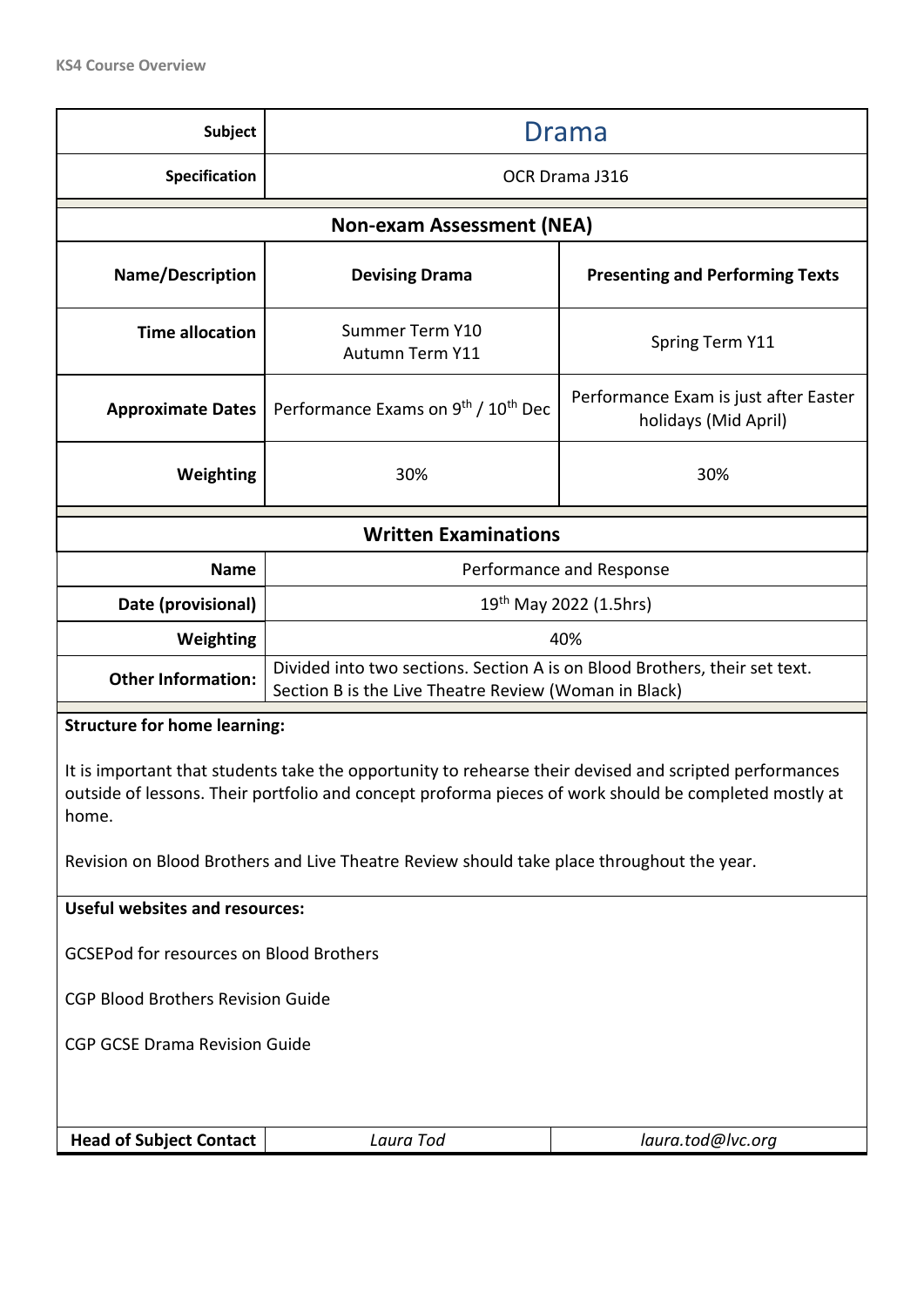| <b>Subject</b>                                                                                  | <b>Music</b>                                                       |                                 |  |  |  |
|-------------------------------------------------------------------------------------------------|--------------------------------------------------------------------|---------------------------------|--|--|--|
| <b>Specification</b>                                                                            | OCR Music J536                                                     |                                 |  |  |  |
|                                                                                                 | <b>Non-exam Assessment (NEA)</b>                                   |                                 |  |  |  |
| Name/Description                                                                                | Composition<br>Solo Performance<br>(to a brief set by the learner) |                                 |  |  |  |
| <b>Time allocation</b>                                                                          | 10 hours of lesson time                                            | n/a                             |  |  |  |
| <b>Approximate Dates</b>                                                                        | Due in Monday 13 <sup>th</sup> December                            | Early February 2022             |  |  |  |
| Weighting                                                                                       | 30%                                                                | 30%                             |  |  |  |
| <b>Examinations</b>                                                                             |                                                                    |                                 |  |  |  |
| <b>Name</b>                                                                                     |                                                                    | <b>Listening and Appraising</b> |  |  |  |
| Date (provisional)                                                                              | 22 <sup>nd</sup> June 2022 (AM) (1.5hrs)                           |                                 |  |  |  |
| Weighting                                                                                       | 40%                                                                |                                 |  |  |  |
| <b>Other Information:</b>                                                                       |                                                                    |                                 |  |  |  |
| <b>Structure for home learning:</b>                                                             |                                                                    |                                 |  |  |  |
|                                                                                                 | Weekly listening/revision homework on Focus on Sound (via SMHW)    |                                 |  |  |  |
|                                                                                                 | Regular individual instrument/vocal practice                       |                                 |  |  |  |
| Ongoing composition work.                                                                       |                                                                    |                                 |  |  |  |
| <b>Useful websites and resources:</b>                                                           |                                                                    |                                 |  |  |  |
| Focus on Sound - https://linton.musicfirst.co.uk/app                                            |                                                                    |                                 |  |  |  |
| Noteflight (for composition) - https://lintonvillagecollege.sites.noteflight.com/               |                                                                    |                                 |  |  |  |
| Musicians should have access to a copy of: OCR GCSE Music Revision Guide by Margie Marshall and |                                                                    |                                 |  |  |  |
| Barbara Ashby (Rhinegold) ISBN 9781785581618                                                    |                                                                    |                                 |  |  |  |
| <b>Head of Subject Contact</b>                                                                  | Rose Bradshaw                                                      | rose.bradshaw@lvc.org           |  |  |  |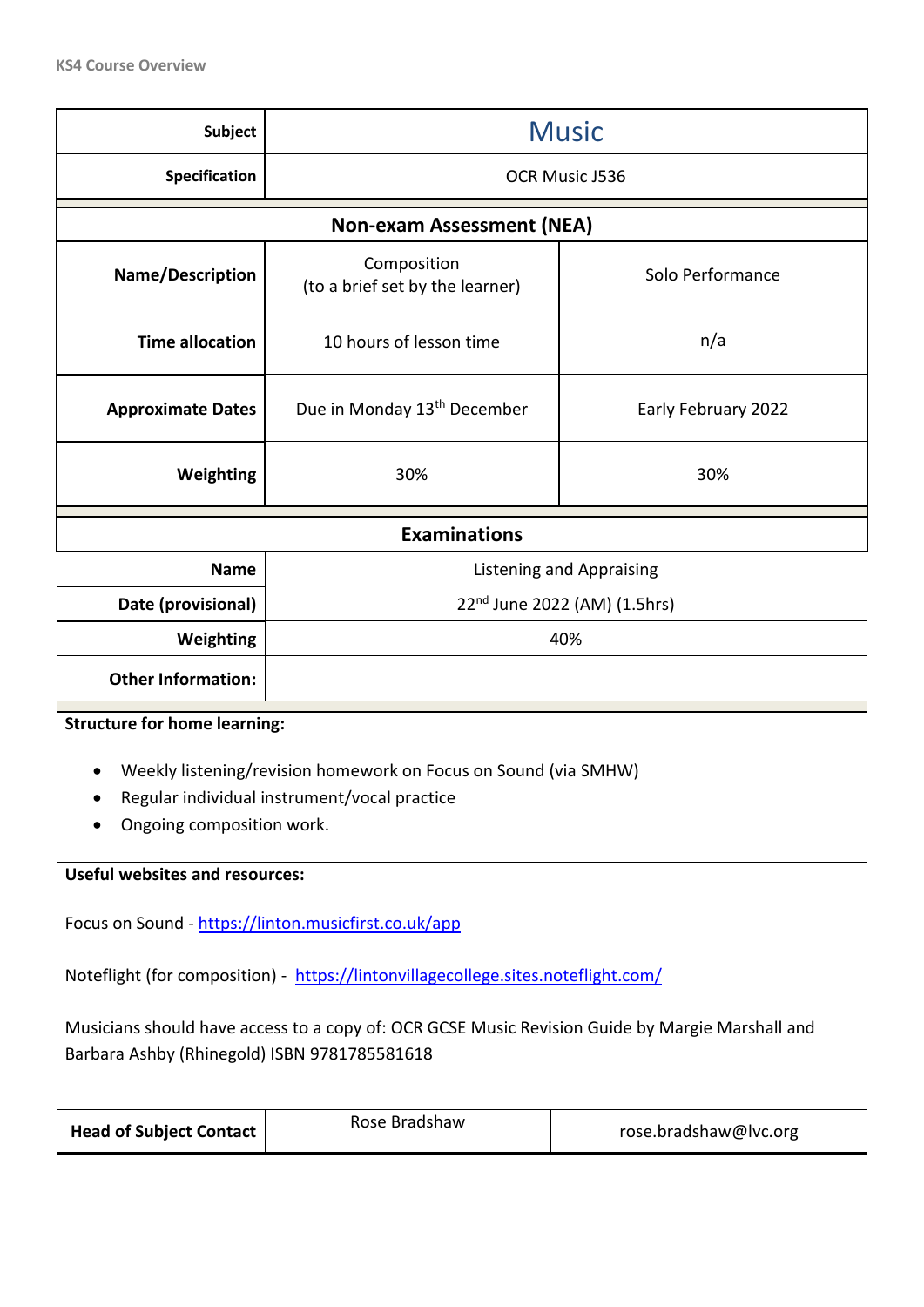| <b>Subject</b>                           | French                                                                                                          |                                                                       |           |                                                                     |                                                                          |  |
|------------------------------------------|-----------------------------------------------------------------------------------------------------------------|-----------------------------------------------------------------------|-----------|---------------------------------------------------------------------|--------------------------------------------------------------------------|--|
| Specification                            | AQA French 8658                                                                                                 |                                                                       |           |                                                                     |                                                                          |  |
|                                          |                                                                                                                 |                                                                       |           |                                                                     |                                                                          |  |
| Name/Description                         |                                                                                                                 |                                                                       |           |                                                                     |                                                                          |  |
| <b>Time allocation</b>                   |                                                                                                                 |                                                                       | n/a       |                                                                     |                                                                          |  |
| <b>Approximate Dates</b>                 |                                                                                                                 |                                                                       | Exam only |                                                                     |                                                                          |  |
| Weighting                                |                                                                                                                 |                                                                       |           |                                                                     |                                                                          |  |
|                                          |                                                                                                                 | <b>Examinations</b>                                                   |           |                                                                     |                                                                          |  |
|                                          | Exam 1                                                                                                          | Exam 2                                                                |           | Exam 2                                                              | Exam 3                                                                   |  |
| <b>Name</b>                              | Speaking                                                                                                        | Listening                                                             |           | Reading                                                             | Writing                                                                  |  |
| Date (provisional)                       | May 2022<br>Foundation: 9-11<br>minutes +<br>preparation time<br>Higher: 12-15<br>minutes +<br>preparation time | 27 <sup>th</sup> May 2022<br>(PM)<br>Foundation 35min<br>Higher 45min |           | 27 <sup>th</sup> May 2022<br>(PM)<br>Foundation 45min<br>Higher 1hr | 16 <sup>th</sup> June 2022<br>(PM)<br>Foundation 1hr<br>Higher 1hr 15min |  |
| Weighting                                | 25%                                                                                                             | 25%                                                                   |           | 25%                                                                 | 25%                                                                      |  |
| <b>Other Information:</b>                |                                                                                                                 |                                                                       |           |                                                                     |                                                                          |  |
|                                          |                                                                                                                 |                                                                       |           |                                                                     |                                                                          |  |
| <b>Head of Subject</b><br><b>Contact</b> | <b>Mrs Marion Cherrier</b><br>marion.cherrier@lvc.org                                                           |                                                                       |           |                                                                     |                                                                          |  |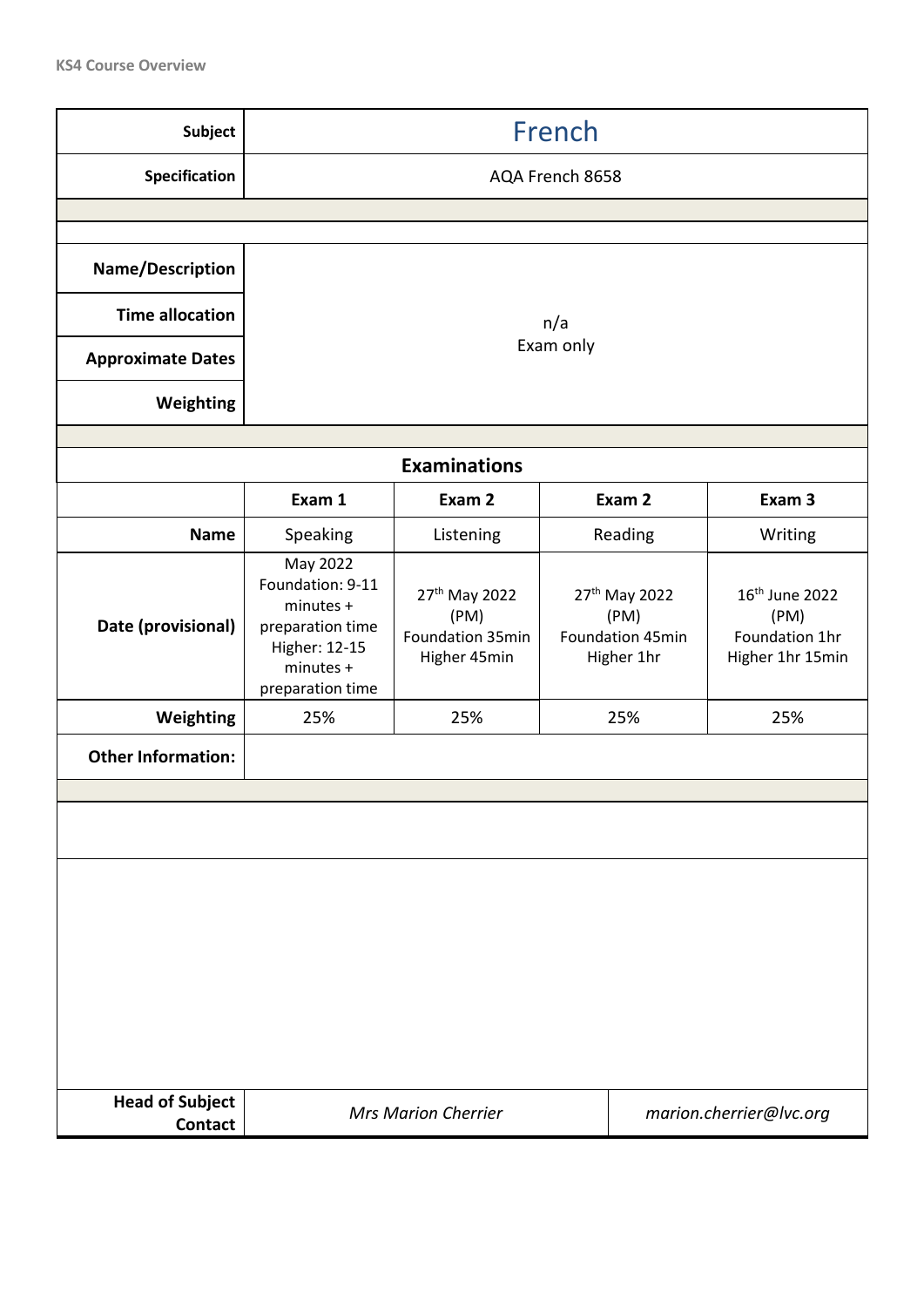| <b>Subject</b>                                                                                                                                                                                                                                                  | Spanish                                                               |                                                                                                            |                                                                            |                                                                          |                                                                                                                        |
|-----------------------------------------------------------------------------------------------------------------------------------------------------------------------------------------------------------------------------------------------------------------|-----------------------------------------------------------------------|------------------------------------------------------------------------------------------------------------|----------------------------------------------------------------------------|--------------------------------------------------------------------------|------------------------------------------------------------------------------------------------------------------------|
| Specification                                                                                                                                                                                                                                                   | AQA Spanish 8698                                                      |                                                                                                            |                                                                            |                                                                          |                                                                                                                        |
|                                                                                                                                                                                                                                                                 |                                                                       |                                                                                                            | <b>Non-exam Assessment (NEA)</b>                                           |                                                                          |                                                                                                                        |
| Name/Description                                                                                                                                                                                                                                                |                                                                       |                                                                                                            |                                                                            |                                                                          |                                                                                                                        |
| <b>Time allocation</b>                                                                                                                                                                                                                                          |                                                                       |                                                                                                            | n/a                                                                        |                                                                          |                                                                                                                        |
| Approximate<br><b>Dates</b>                                                                                                                                                                                                                                     |                                                                       |                                                                                                            | Exam only                                                                  |                                                                          |                                                                                                                        |
| Weighting                                                                                                                                                                                                                                                       |                                                                       |                                                                                                            |                                                                            |                                                                          |                                                                                                                        |
|                                                                                                                                                                                                                                                                 |                                                                       |                                                                                                            | <b>Examinations</b>                                                        |                                                                          |                                                                                                                        |
|                                                                                                                                                                                                                                                                 | Exam 1                                                                |                                                                                                            | Exam 2                                                                     | Exam <sub>3</sub>                                                        | Exam 4                                                                                                                 |
| <b>Name</b>                                                                                                                                                                                                                                                     | Listening                                                             |                                                                                                            | Reading                                                                    | Writing                                                                  | Speaking                                                                                                               |
| Date (provisional)                                                                                                                                                                                                                                              | 26 <sup>th</sup> May 2022<br>(AM)<br>Foundation 35min<br>Higher 45min |                                                                                                            | 26 <sup>th</sup> May 2022<br>(AM)<br><b>Foundation 45min</b><br>Higher 1hr | 17 <sup>th</sup> June 2022<br>(AM)<br>Foundation 1hr<br>Higher 1hr 15min | May 2022<br>Foundation: 9-<br>11 minutes +<br>preparation<br>time<br>Higher: 12-15<br>minutes +<br>preparation<br>time |
| Weighting                                                                                                                                                                                                                                                       | 25%                                                                   |                                                                                                            | 25%                                                                        | 25%                                                                      | 25%                                                                                                                    |
| <b>Other Information:</b>                                                                                                                                                                                                                                       |                                                                       |                                                                                                            |                                                                            |                                                                          |                                                                                                                        |
| <b>Structure for home learning:</b><br>It is essential that students spend 15 minutes a day on Quizlet working through the course vocabulary on<br>top of the home learning set by their teachers on Show My Homework.<br><b>Useful websites and resources:</b> |                                                                       |                                                                                                            |                                                                            |                                                                          |                                                                                                                        |
| https://quizlet.com/class/1847200/<br>https://www.language-gym.com/<br>https://www.bbc.co.uk/bitesize/subjects/z4dqxnb<br>CGP revision and practice guide<br>GCSE course vocabulary booklet given by teachers                                                   |                                                                       |                                                                                                            |                                                                            |                                                                          |                                                                                                                        |
| <b>Head of Subject</b><br><b>Contact</b>                                                                                                                                                                                                                        |                                                                       | <b>Mrs Marion Cherrier</b><br>marion.cherrier@lvc.org<br>emma.friendsmith@lvc.org<br>Mrs Emma Friend-Smith |                                                                            |                                                                          |                                                                                                                        |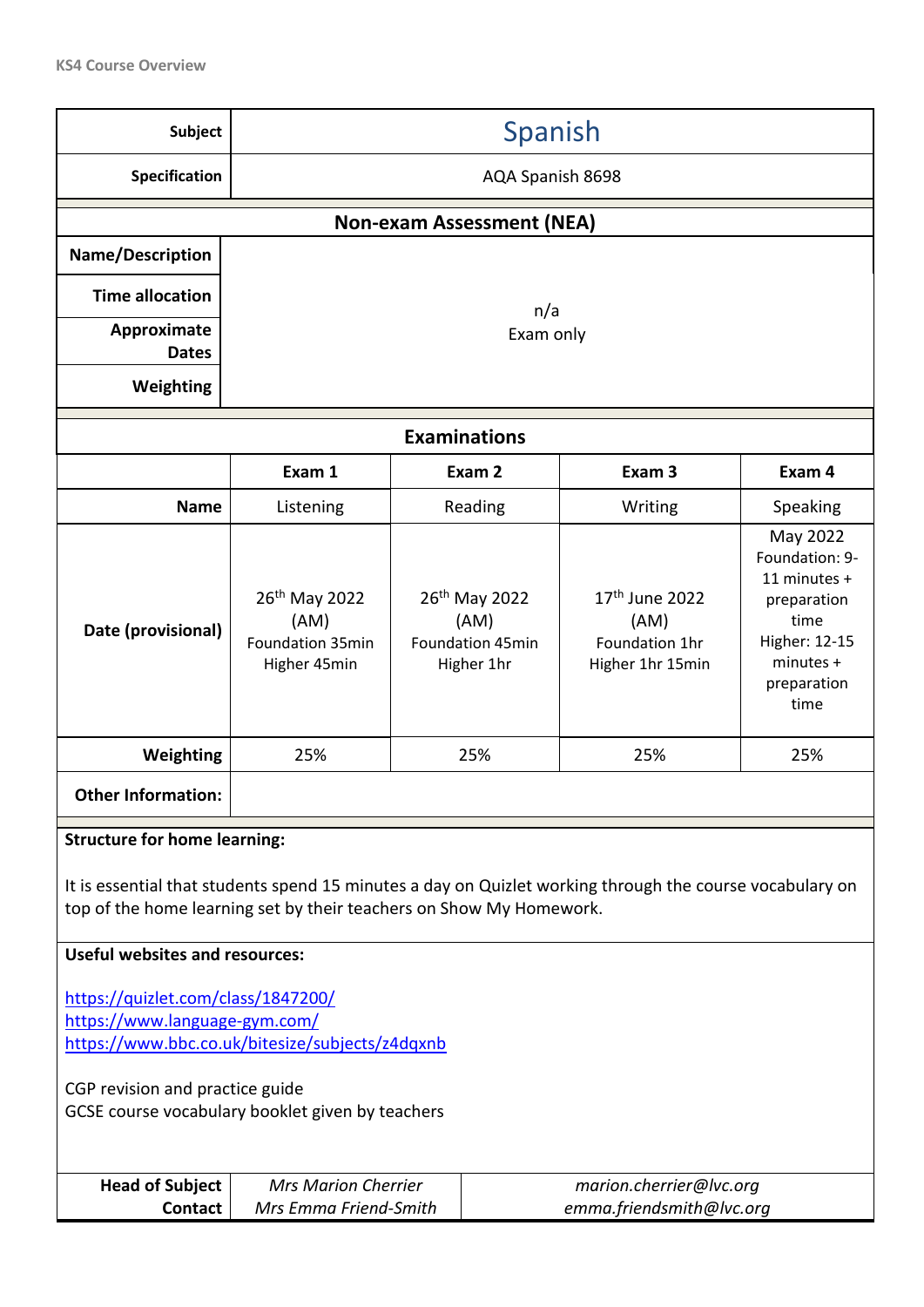| <b>Subject</b>                                                                                                                                                                                                                                                                             | Geography                                            |                                                                                                      |                             |  |  |  |
|--------------------------------------------------------------------------------------------------------------------------------------------------------------------------------------------------------------------------------------------------------------------------------------------|------------------------------------------------------|------------------------------------------------------------------------------------------------------|-----------------------------|--|--|--|
| Specification                                                                                                                                                                                                                                                                              | OCR Geography B (Geography for Enquiring Minds) J384 |                                                                                                      |                             |  |  |  |
|                                                                                                                                                                                                                                                                                            | <b>Non-exam Assessment (NEA)</b>                     |                                                                                                      |                             |  |  |  |
| <b>Name/Description</b>                                                                                                                                                                                                                                                                    |                                                      |                                                                                                      |                             |  |  |  |
| <b>Time allocation</b>                                                                                                                                                                                                                                                                     |                                                      | No NEA for Geography                                                                                 |                             |  |  |  |
| <b>Approximate Dates</b>                                                                                                                                                                                                                                                                   |                                                      |                                                                                                      |                             |  |  |  |
| Weighting                                                                                                                                                                                                                                                                                  |                                                      |                                                                                                      |                             |  |  |  |
| <b>Examinations</b>                                                                                                                                                                                                                                                                        |                                                      |                                                                                                      |                             |  |  |  |
|                                                                                                                                                                                                                                                                                            | Exam 2<br>Exam <sub>3</sub><br>Exam 1                |                                                                                                      |                             |  |  |  |
| <b>Name</b>                                                                                                                                                                                                                                                                                | <b>Our Natural World</b>                             | People and Society                                                                                   | Geographical<br>Exploration |  |  |  |
| Date (provisional)                                                                                                                                                                                                                                                                         | 23 May 2022 (AM)<br>1hr 15min                        | 7 <sup>th</sup> June 2022 (PM)<br>14 <sup>th</sup> June 2022 (AM)<br>1hr 15min<br>1hr 30min          |                             |  |  |  |
| Weighting                                                                                                                                                                                                                                                                                  | 35%                                                  | 35%                                                                                                  | 30%                         |  |  |  |
| <b>Other Information:</b>                                                                                                                                                                                                                                                                  |                                                      |                                                                                                      |                             |  |  |  |
| <b>Structure for home learning:</b>                                                                                                                                                                                                                                                        |                                                      |                                                                                                      |                             |  |  |  |
|                                                                                                                                                                                                                                                                                            |                                                      | Regular home learning set on Satchel One. This includes past questions for students to work through. |                             |  |  |  |
| <b>Useful websites and resources:</b><br>https://www.ocr.org.uk/students/<br>https://www.ocr.org.uk/qualifications/gcse/geography-b-geography-for-enquiring-minds-j384-from-<br>2016/<br>https://www.gcsepod.com/<br><b>Head of Subject Contact</b><br>Mr Jerry Hyde<br>jerry.hyde@lvc.org |                                                      |                                                                                                      |                             |  |  |  |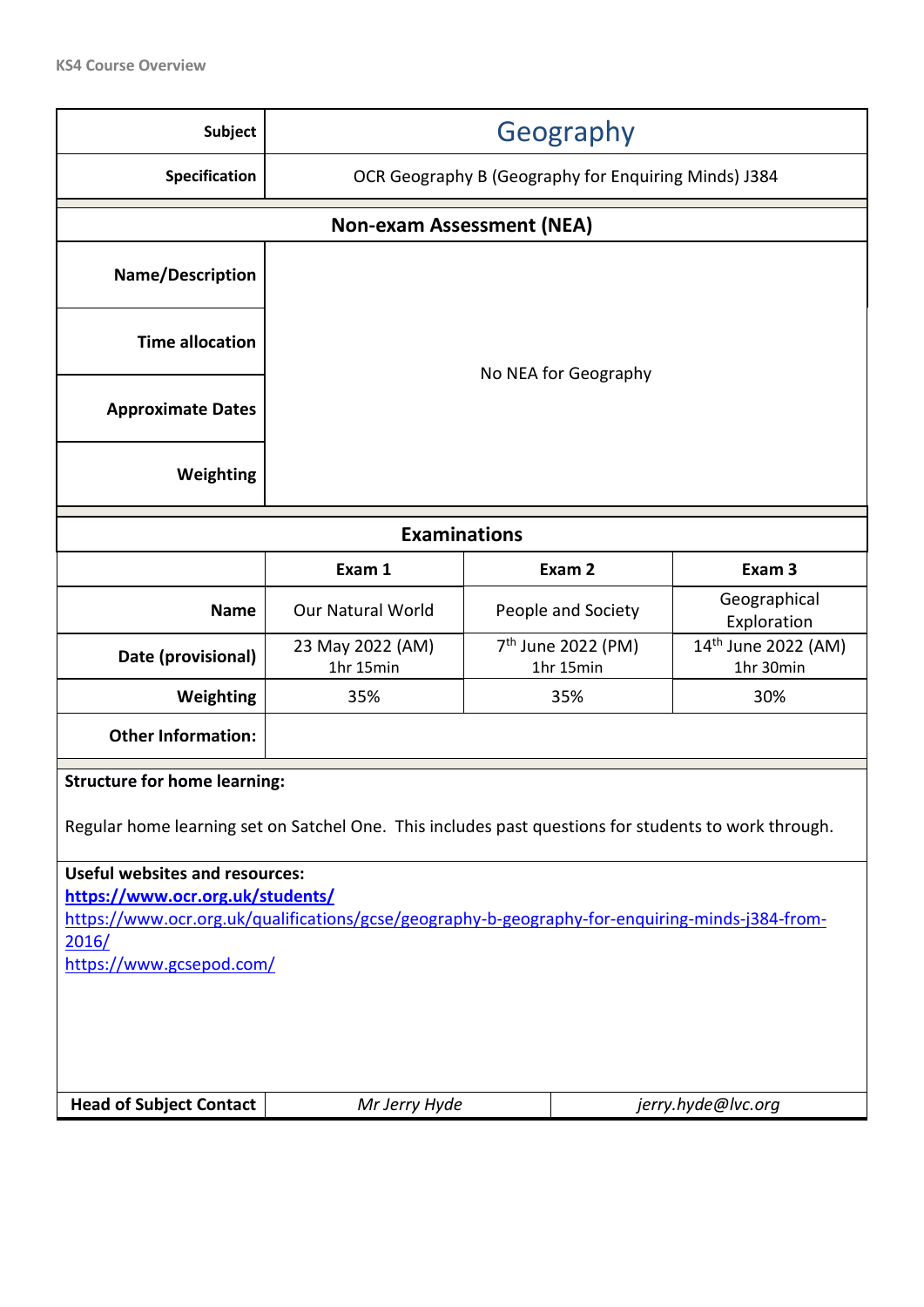| <b>Subject</b>                                                                                                                                                                                                                                                                                   | <b>History</b>                                                                                                                                                                           |  |                                                                         |                                                                |  |
|--------------------------------------------------------------------------------------------------------------------------------------------------------------------------------------------------------------------------------------------------------------------------------------------------|------------------------------------------------------------------------------------------------------------------------------------------------------------------------------------------|--|-------------------------------------------------------------------------|----------------------------------------------------------------|--|
| <b>Specification</b>                                                                                                                                                                                                                                                                             | Pearson Edexcel History 1HIA                                                                                                                                                             |  |                                                                         |                                                                |  |
|                                                                                                                                                                                                                                                                                                  | <b>Non-exam Assessment (NEA)</b>                                                                                                                                                         |  |                                                                         |                                                                |  |
| Name/Description                                                                                                                                                                                                                                                                                 |                                                                                                                                                                                          |  |                                                                         |                                                                |  |
| <b>Time allocation</b>                                                                                                                                                                                                                                                                           |                                                                                                                                                                                          |  |                                                                         |                                                                |  |
| <b>Approximate Dates</b>                                                                                                                                                                                                                                                                         |                                                                                                                                                                                          |  | No NEA for history                                                      |                                                                |  |
| Weighting                                                                                                                                                                                                                                                                                        |                                                                                                                                                                                          |  |                                                                         |                                                                |  |
|                                                                                                                                                                                                                                                                                                  | <b>Examinations</b>                                                                                                                                                                      |  |                                                                         |                                                                |  |
|                                                                                                                                                                                                                                                                                                  | Paper 1                                                                                                                                                                                  |  | Exam 2                                                                  | Exam <sub>3</sub>                                              |  |
| <b>Name</b>                                                                                                                                                                                                                                                                                      | Thematic Study:<br>Medicine in Britain,<br>c1250-present and The<br>British sector of the<br>Western Front, 1914-<br>18: injuries, treatment<br>and the trenches.                        |  | British depth study:<br>Anglo-Saxon and<br>Norman England, c1060-<br>88 | Modern depth study:<br>Russia and the Soviet<br>Union, 1917-41 |  |
| Date (provisional)                                                                                                                                                                                                                                                                               | 19 <sup>th</sup> May 2022 (AM)<br>1hr 15min                                                                                                                                              |  | 16 <sup>th</sup> June 2022<br>55min                                     | 9 <sup>th</sup> June 2022<br>1hr 20min                         |  |
| Weighting                                                                                                                                                                                                                                                                                        | 37.5%<br>25%<br>37.5%                                                                                                                                                                    |  |                                                                         |                                                                |  |
| <b>Other Information:</b>                                                                                                                                                                                                                                                                        | As a result of Covid-19, Ofqual has reduced the content of the GCSE by<br>approximately 25%. Students will not be examined on the Period Study:<br>Conflict in the Middle East, 1945-95. |  |                                                                         |                                                                |  |
| <b>Structure for home learning:</b>                                                                                                                                                                                                                                                              |                                                                                                                                                                                          |  |                                                                         |                                                                |  |
| Weekly home learning is set via Teams. All class work is available on Teams to aid revision.                                                                                                                                                                                                     |                                                                                                                                                                                          |  |                                                                         |                                                                |  |
| <b>Useful websites and resources:</b>                                                                                                                                                                                                                                                            |                                                                                                                                                                                          |  |                                                                         |                                                                |  |
| https://qualifications.pearson.com/content/dam/pdf/GCSE/History/2016/specification-and-sample-<br>assessments/GCSE History (9-1) Specification Issue 2.pdf - GCSE specification                                                                                                                  |                                                                                                                                                                                          |  |                                                                         |                                                                |  |
| https://qualifications.pearson.com/en/qualifications/edexcel-gcses/history-<br>2016.coursematerials.html#%2FfilterQuery=category:Pearson-UK:Category%2FTeaching-and-learning-<br>materials&filterQuery=category:Pearson-UK:Document-Type%2FSummer-2022-support - Summer 2022<br>update with FAQ. |                                                                                                                                                                                          |  |                                                                         |                                                                |  |
| <b>Head of Subject Contact</b>                                                                                                                                                                                                                                                                   | <b>Ruth Durham</b>                                                                                                                                                                       |  |                                                                         | ruth.durham@lvc.org                                            |  |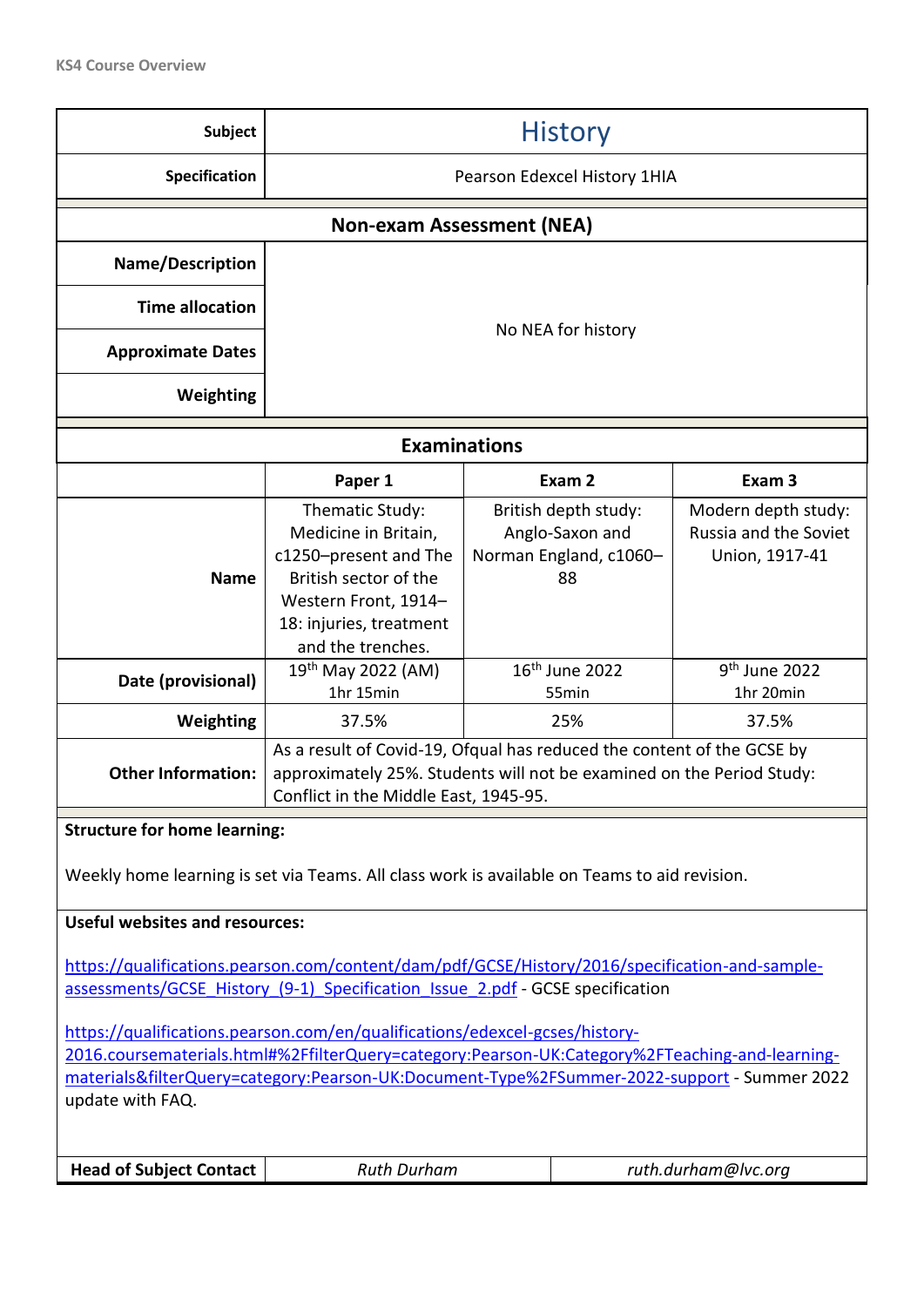| <b>Subject</b>                                                                                                                                                                                                                                                                                                                                                                                                                                                                                                                                                                                                                                                                                                                                                                                                                                                                                                                                                                                                           | <b>Religious Studies</b>                                                              |                                                                                         |  |  |  |
|--------------------------------------------------------------------------------------------------------------------------------------------------------------------------------------------------------------------------------------------------------------------------------------------------------------------------------------------------------------------------------------------------------------------------------------------------------------------------------------------------------------------------------------------------------------------------------------------------------------------------------------------------------------------------------------------------------------------------------------------------------------------------------------------------------------------------------------------------------------------------------------------------------------------------------------------------------------------------------------------------------------------------|---------------------------------------------------------------------------------------|-----------------------------------------------------------------------------------------|--|--|--|
| Specification                                                                                                                                                                                                                                                                                                                                                                                                                                                                                                                                                                                                                                                                                                                                                                                                                                                                                                                                                                                                            | <b>OCR Religious Studies J625</b>                                                     |                                                                                         |  |  |  |
| <b>Non-exam Assessment (NEA)</b>                                                                                                                                                                                                                                                                                                                                                                                                                                                                                                                                                                                                                                                                                                                                                                                                                                                                                                                                                                                         |                                                                                       |                                                                                         |  |  |  |
| Name/Description                                                                                                                                                                                                                                                                                                                                                                                                                                                                                                                                                                                                                                                                                                                                                                                                                                                                                                                                                                                                         |                                                                                       |                                                                                         |  |  |  |
| <b>Time allocation</b>                                                                                                                                                                                                                                                                                                                                                                                                                                                                                                                                                                                                                                                                                                                                                                                                                                                                                                                                                                                                   | No NEA for RS                                                                         |                                                                                         |  |  |  |
| <b>Approximate Dates</b>                                                                                                                                                                                                                                                                                                                                                                                                                                                                                                                                                                                                                                                                                                                                                                                                                                                                                                                                                                                                 |                                                                                       |                                                                                         |  |  |  |
| Weighting                                                                                                                                                                                                                                                                                                                                                                                                                                                                                                                                                                                                                                                                                                                                                                                                                                                                                                                                                                                                                |                                                                                       |                                                                                         |  |  |  |
| <b>Examinations</b>                                                                                                                                                                                                                                                                                                                                                                                                                                                                                                                                                                                                                                                                                                                                                                                                                                                                                                                                                                                                      |                                                                                       |                                                                                         |  |  |  |
|                                                                                                                                                                                                                                                                                                                                                                                                                                                                                                                                                                                                                                                                                                                                                                                                                                                                                                                                                                                                                          | Exam 1                                                                                | Exam 2                                                                                  |  |  |  |
| <b>Name</b>                                                                                                                                                                                                                                                                                                                                                                                                                                                                                                                                                                                                                                                                                                                                                                                                                                                                                                                                                                                                              | Christian Beliefs, Teachings &<br>Practices; Islam Beliefs, Teachings &<br>Practices. | Religion, philosophy and ethics in the<br>modern world from a Christian<br>perspective. |  |  |  |
| Date (provisional)                                                                                                                                                                                                                                                                                                                                                                                                                                                                                                                                                                                                                                                                                                                                                                                                                                                                                                                                                                                                       | 16 <sup>h</sup> May 2022 (AM) (2 hrs)                                                 | 26 <sup>th</sup> May 2022 (AM) (2 hrs)                                                  |  |  |  |
| Weighting                                                                                                                                                                                                                                                                                                                                                                                                                                                                                                                                                                                                                                                                                                                                                                                                                                                                                                                                                                                                                | 50%                                                                                   | 50%                                                                                     |  |  |  |
| <b>Other Information:</b>                                                                                                                                                                                                                                                                                                                                                                                                                                                                                                                                                                                                                                                                                                                                                                                                                                                                                                                                                                                                |                                                                                       |                                                                                         |  |  |  |
| <b>Structure for home learning:</b><br>Weekly revision quiz set on SatchelOne.<br>Fortnightly revision loom to recap content with directed revision tasks. These are also set on<br>SatchelOne.<br><b>Useful websites and resources:</b><br>Revision Guide - OCR GCSE (9-1) GCSE Religious Studies by Lorraine Abbott with Steve Clark<br>My Revision Notes OCR GCSE (9-1) Religious Studies<br>https://www.bbc.co.uk/bitesize/examspecs/zhwy7nb<br>https://www.gcsepod.com/<br>https://classroom.thenational.academy/units/christian-beliefs-and-teachings-700f<br>https://classroom.thenational.academy/units/christian-practices-173f<br>https://classroom.thenational.academy/units/peace-and-conflict-c461<br>https://app.senecalearning.com/dashboard/class/s7j3qo6otu/assignments/assignment/edf0fbff-<br>bfb9-4324-9852-a9205a4e0df7<br>https://classroom.thenational.academy/units/relationships-and-families-f9ff<br>https://classroom.thenational.academy/units/standalone-lessons-examination-technique-5553 |                                                                                       |                                                                                         |  |  |  |
| <b>Head of Subject Contact</b>                                                                                                                                                                                                                                                                                                                                                                                                                                                                                                                                                                                                                                                                                                                                                                                                                                                                                                                                                                                           | Cheney Payne                                                                          | cheney.payne@lvc.org                                                                    |  |  |  |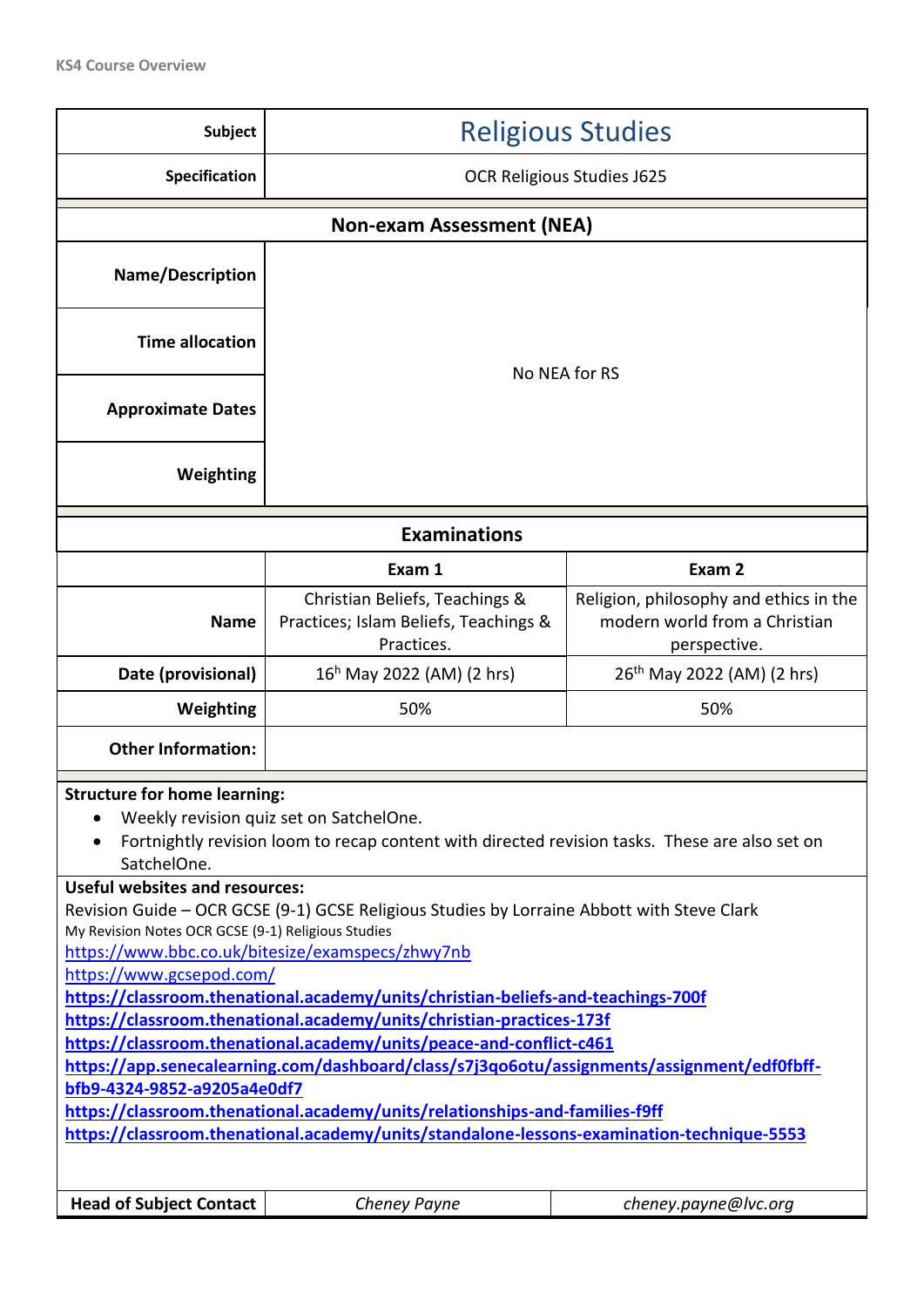| <b>Subject</b>                                                                                                            | <b>Sport Science</b>                                                                                                                                              |                             |                                    |  |  |
|---------------------------------------------------------------------------------------------------------------------------|-------------------------------------------------------------------------------------------------------------------------------------------------------------------|-----------------------------|------------------------------------|--|--|
| Specification                                                                                                             | <b>OCR Sport Science R041</b>                                                                                                                                     |                             |                                    |  |  |
| <b>Non-exam Assessment (NEA)</b>                                                                                          |                                                                                                                                                                   |                             |                                    |  |  |
| <b>Name/Description</b>                                                                                                   | R042 Applying<br><b>Principles of Training</b>                                                                                                                    | R044 Sport Psychology       | <b>R045 Sports Nutrition</b>       |  |  |
| <b>Time allocation</b>                                                                                                    | 30 Guided Learning<br>Hours                                                                                                                                       | 30 Guided Learning<br>Hours | 30 Guided Learning<br><b>Hours</b> |  |  |
| <b>Approximate Dates</b>                                                                                                  | <b>Summer Term</b>                                                                                                                                                | Autumn Term 21              | Spring Term 21                     |  |  |
| Weighting                                                                                                                 | 25%                                                                                                                                                               | 25%                         | 25%                                |  |  |
| <b>Examinations</b>                                                                                                       |                                                                                                                                                                   |                             |                                    |  |  |
|                                                                                                                           | Exam 1                                                                                                                                                            |                             |                                    |  |  |
| <b>Name</b>                                                                                                               | Reducing the Risk of Sporting Injuries                                                                                                                            |                             |                                    |  |  |
| Date (provisional)                                                                                                        | 24 <sup>th</sup> May 2022 (PM) (1hr)                                                                                                                              |                             |                                    |  |  |
| Weighting                                                                                                                 | 25%                                                                                                                                                               |                             |                                    |  |  |
| <b>Other Information:</b>                                                                                                 | Students sat their first attempt in January 2021.<br>Due to exam board mitigations, students will be submitting two of three<br>coursework units (to be decided). |                             |                                    |  |  |
| <b>Structure for home learning:</b>                                                                                       |                                                                                                                                                                   |                             |                                    |  |  |
| Research tasks and independent learning based around the coursework guidance on the unit students<br>are covering.        |                                                                                                                                                                   |                             |                                    |  |  |
| <b>Useful websites and resources:</b>                                                                                     |                                                                                                                                                                   |                             |                                    |  |  |
| Quizlet                                                                                                                   |                                                                                                                                                                   |                             |                                    |  |  |
| BrianMac - https://www.brianmac.co.uk/                                                                                    |                                                                                                                                                                   |                             |                                    |  |  |
| GCSE Simplified Visual Mind Map Guide - purchased directly from supplier<br>https://gcsesimplified.co.uk/cn-sport-science |                                                                                                                                                                   |                             |                                    |  |  |
| <b>Head of Subject Contact</b>                                                                                            | kellie.london@lvc.org<br>Miss Kellie London                                                                                                                       |                             |                                    |  |  |